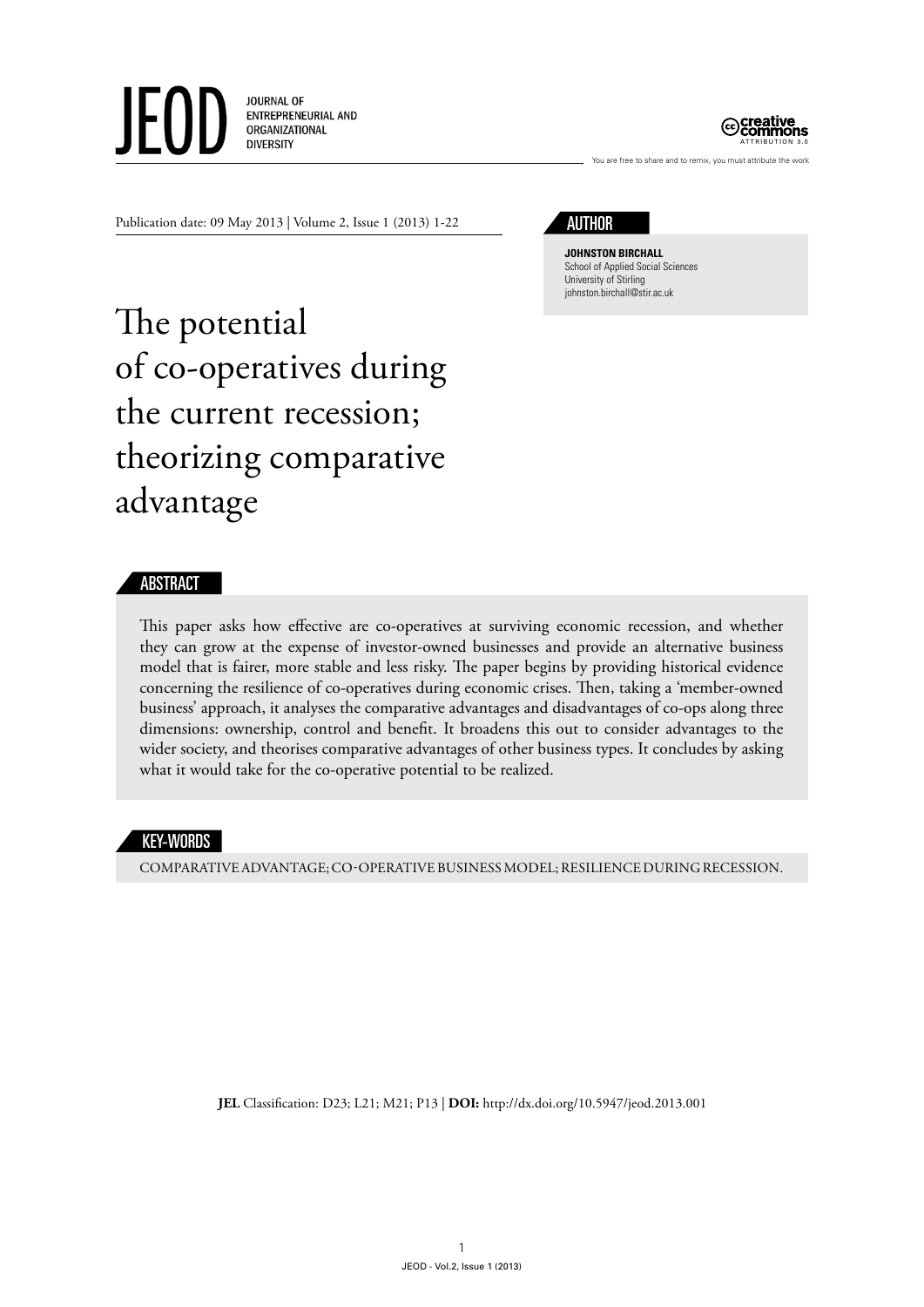#### **1. Introduction**

How effective are co-operatives at surviving economic recession? Can they grow at the expense of investor-owned businesses? Do they provide an alternative business model for the future, one that is more sustainable and less risky? These are important questions, particularly in this recession in relation to the banking crisis, but also more generally in relation to the way we do business. The easiest way to begin to answer them is with historical evidence from previous recessions.

There is quite a lot of evidence that co-ops survive crises better than other types of business. The history of the British consumer co-operatives in the 19<sup>th</sup> century is one of continued growth only marginally checked by recessions (Birchall 1994). Similarly, the Raiffeisen banks in Germany and Austria experienced continuous and almost trouble-free growth during the period from the 1860s to the First World War. Their urban counterparts, the volksbanks, were less reliable, sometimes failing during recessions but due (and this is a startlingly contemporary point) to their having incentivized their managers to make unsound loans (Wolff 1910). Similarly, in the 1930s consumer co-ops in Europe experienced increased customer loyalty, less intense competition and so (except where they fell under fascist rule) continued to expand. Farmer co-ops also experienced greater loyalty, and increased government support, particularly in the USA and the Scandinavian countries, and new utility co-ops provided electricity and telephones to rural USA (Birchall 1997). During the radical economic restructuring of the 1970s, worker co-ops in Europe grew in numbers and demonstrated a lower failure rate than conventional firms (Oakeshott 1978). During the recent banking crisis, co-operative banks, credit unions (and in the UK building societies) began to be seen as a steady, less risky alternative to the big corporate banks, a safe haven for savings. They experienced comparatively minor losses, except where investments went bad (US Credit Union Central, Norinchukin Bank, Dunfermline Building Society), and apart from the \$1bn made available by the US government to two credit union centrals, they did not need bailing out. On all the indicators, their business gained at the expense of investor-owned banks (Birchall and Hammond Ketilson 2009).

However, the problem with historical analysis is that there are always counter-examples. In the period 1828-32 a severe recession wiped out a new co-operative movement in Britain and Ireland, including the first attempt at shop keeping by the Rochdale Pioneers. Worker co-operative movements that grew rapidly in the USA and UK during the 1880s died out quickly in the recession of the 1890s. Housing co-operatives in New York that had been very successful during the 1920s went bankrupt after the crash of 1930. We should not be surprised that history is so complicated. The subject needs careful analysis before any generalisations can be made. Recessions are not all of the same type. First, they vary in degree of severity. In some cases, the poverty of co-op members is so deep that it is not possible to trade one's way out. The co-operative movement of the 1920s that spread rapidly round Britain and Ireland died out in the early 1830s, it is said because societies gave credit (Cole 1944). However, it is likely that this is a symptom of a deeper problem; desperate poverty among their members. The societies that faced recession in the 1870s survived because their members had built up savings out of their 'dividend' that could see them through the hard times (Holyoake 1907). Second, recessions vary in their causes and so in their effects on different types of co-operative. In the 1930s consumer co-operatives were promoted in the USA as an answer to a recession caused by under-consumption, while in the current recession we face the opposite problem of consumer indebtedness and it is co-operative banks that are getting attention.

What we can say for certain is that co-operatives are businesses that have to compete with other businesses for survival. A recession searches out weaknesses, in management, in business strategy, in the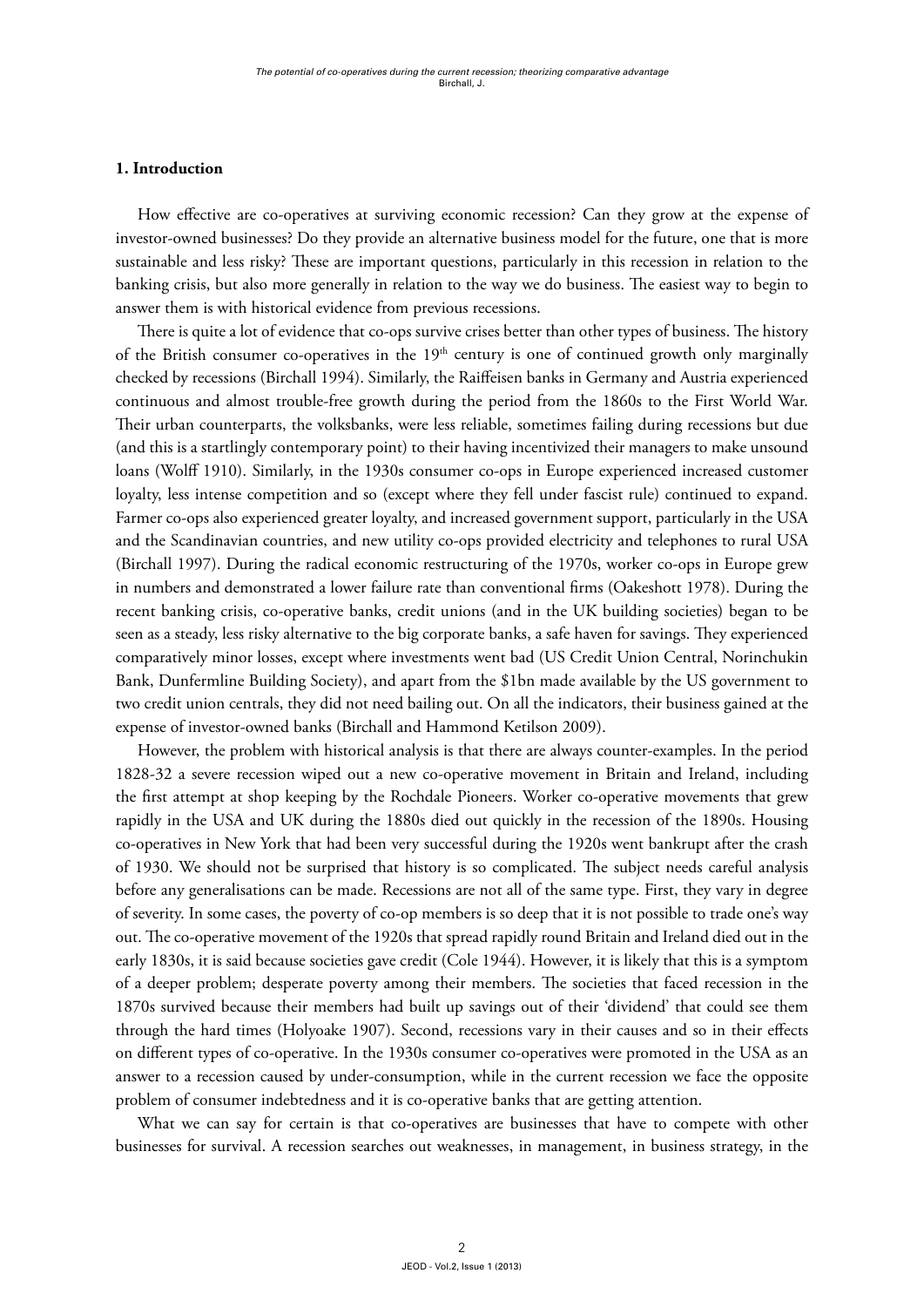quality of services provided, in the cost structure of the business, and so on. At the level of individual businesses, much of the explanation for their survival or disappearance is similar no matter what the ownership type. Case studies of failed member-owned businesses (MOBs) look quite similar to case studies of failed investor-owned businesses (IOBs). In contrast, if we shift our attention upwards to whole sectors, we find that different ownership types do have different survival and growth rates that must be partly attributable to the advantages and disadvantages of the way ownership is structured.

Hansmann gives the simplest and most powerful explanation in his book The Ownership of Enterprise, in which he shows that the costs of ownership and the costs of market contracting are crucial to survival (1996). The co-operative business model survives when the costs of market contracting between the firm and its patrons are too high and it pays to bring one of the patrons into membership. If the costs of ownership are too high, though, this will make the co-operative ownership option less efficient than the investor-owned option. Hansmann defines costs broadly as 'all interests and values that might be affected by transactions between a firm and its patrons', and he makes it clear that the valuation is both subjective and objective (p23). Here, I want to keep this broad definition of costs, but to extend the analysis to include benefits. This is in keeping with Hansmann's intention. His question is 'What is the lowest-cost assignment of ownership', and he means by this 'the assignment of ownership that minimizes the total costs of transactions between the firm and all of its patrons'. However, he also suggests an alternative, 'the assignment of ownership that maximizes the total net benefits' (p21).

My approach is along these lines but the analysis is broader and takes in other factors; I tend to theorise advantages and disadvantages rather than costs and benefits. I also want to take an even broader approach and point out the advantages of co-operatives not just to their existing members but to potential members, to the economic sector they are in, and to the wider society in which the economy is embedded. This is important for public policy.

#### **2. Recession and the co-operative alternative**

In the last two decades there has been a relentless drive towards regionalization of markets that cooperatives have found it difficult to keep up with. Farmer co-ops have devised several methods for raising capital, ranging from conversion to mixed ownership to joint ventures, and new types of co-operative that require producers to capitalize the business in proportion to delivery rights (Chaddad and Cook 2004). This has enabled them to compete with transnational food processing companies but it has strained co-operative principles and led to a distancing of members from governance. Large, national-level cooperative banks and consumer co-ops have felt the need to establish a presence in other countries, but it has not been very profitable and some had begun to draw back even before the recession hit. The recession may provide a breathing space that will allow for reflection and renewed commitment to principle. The problem of capital raising is not so bad, as there is less need to keep up with the competition in new developments. The temptation to convert or sell the business is less, as it is not worth so much! Managers value their job security and are more easily incentivised to do a good job. Members may become more interested as the mood switches from individualism to a sense of collective interest. Member loyalty increases as there fewer alternatives and the rewards from membership become more valuable. Members therefore have more of an interest in making sure the business is governed well. Worker co-operatives, in particular, are able to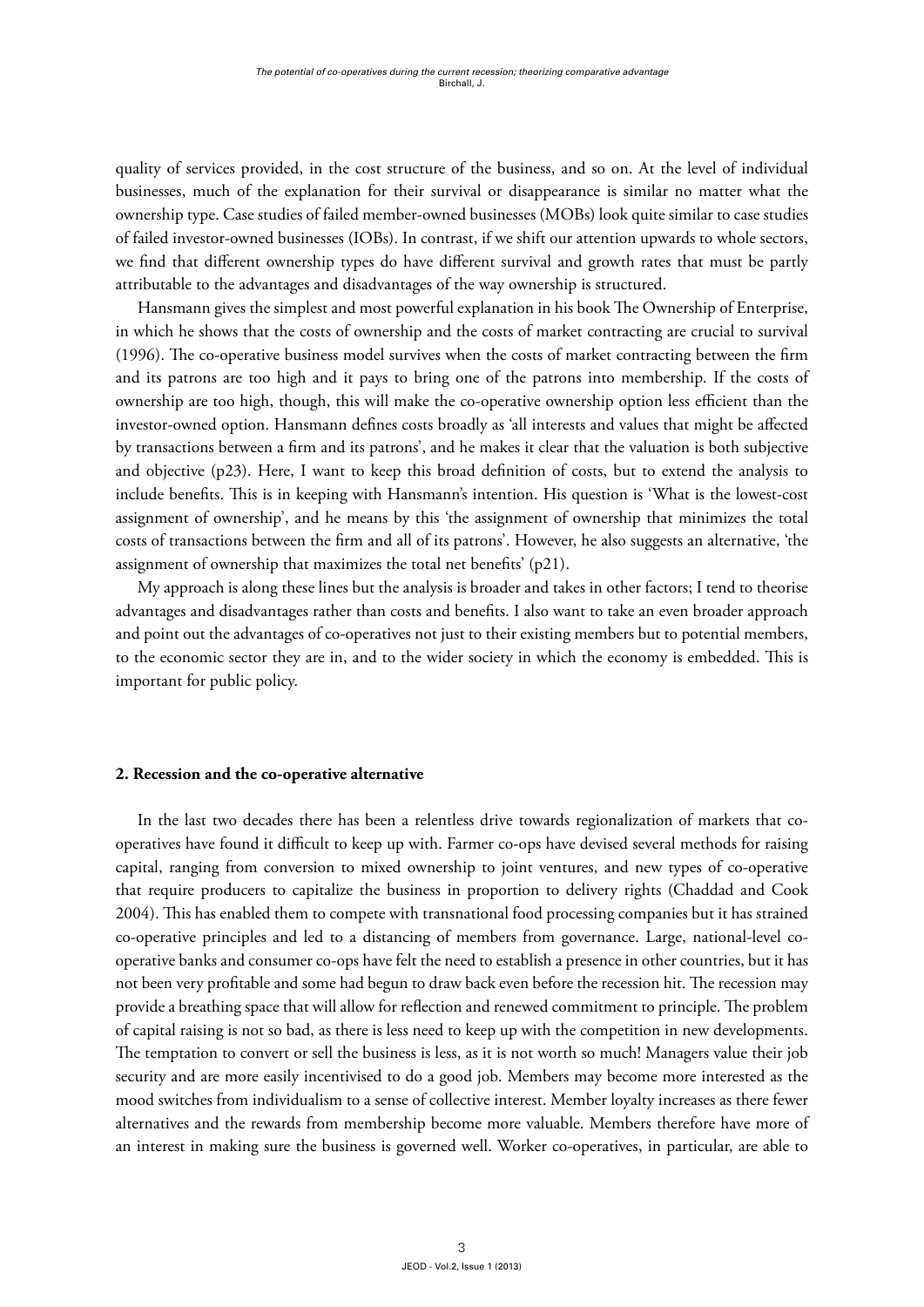demonstrate their advantages by laying off fewer workers than their competitors, finding ways to protect jobs and working conditions despite the recession (Craig and Pencavel 1992, 1994; Bonin, Jones and Putterman 1993; Burdin and Dean 2009).

On the other hand, while there is less pressure to behave like an investor-owned business in the drive to expand and dominate markets, there is relentless pressure to cut costs, to stay efficient and to give value to members so as to ensure loyalty. There is less demand for products and services and so workerowned enterprises may struggle. In fact it is difficult to predict the effects of a prolonged recession on cooperatives; the effect may vary by type, and by market context.

Within the wider debate about the causes and consequences of the recession, co-operatives have the potential to become a very popular option. There is a growing consensus that there is a need for a new economic world order that provides greater stability and less risk-taking, particularly in banking (Cable 2009). Businesses need to develop a more long-term outlook that works against a 'get rich quick' mentality in investors and managers, that ensures greater equity in the share that ordinary citizens get from the economic results (fair shares), that in its results provides a bias towards the poor, and produces sustainable economic growth without ruining the planet. In this search for a new economic order, the potential of co-operatives is beginning to be recognised. Policy-makers are discovering (once again) that co-operatives have the potential to help limit the damage done to ordinary people by economic recession and to aid the recovery. We can expect governments to sponsor job creation through worker co-ops, new types of public service co-ops, support for farmers, and so on. But do co-operatives have the potential to be more than a palliative (treating the symptoms not the underlying condition)? Can they provide a new way of doing business that avoids the excessive greed, risk-taking, and short-termism of investor owned businesses, particularly in banking?

To answer these questions we need to consider the comparative nature of business advantage. The advantages of one type of ownership depend on the relative advantages and disadvantages of other types. It was thought until very recently that investor-ownership had all the advantages. Now we are being forced to rethink that assumption. Investor-ownership is seen to be unstable and risky. Its managers are seen as being out of control by investors, and demanding more and more incentives just to do their job. Government regulation is seen as being ineffective in preventing managerial greed and corruption. In financial services in particular, the arguments for member-owned businesses (co-operative banks, credit unions, building societies) are attracting wide interest.

To find out what the potential of co-operatives might be in this new world order we have to understand them better. I suggest we classify them as 'member-owned businesses' (MOBs); co-operatives are part of a larger class of member-owned businesses that are already a serious alternative to capitalism (Birchall 2010, ch.1). Once we understand their ownership structure we can predict their comparative advantages and disadvantages. In particular we can begin to understand why, in some ways, they seem to be stronger during economic recessions.

#### **3. A member-owned business approach**

Business organisations can be divided into different types according to their ownership structure, which then has significant consequences for the way they are governed and who benefits from their activities.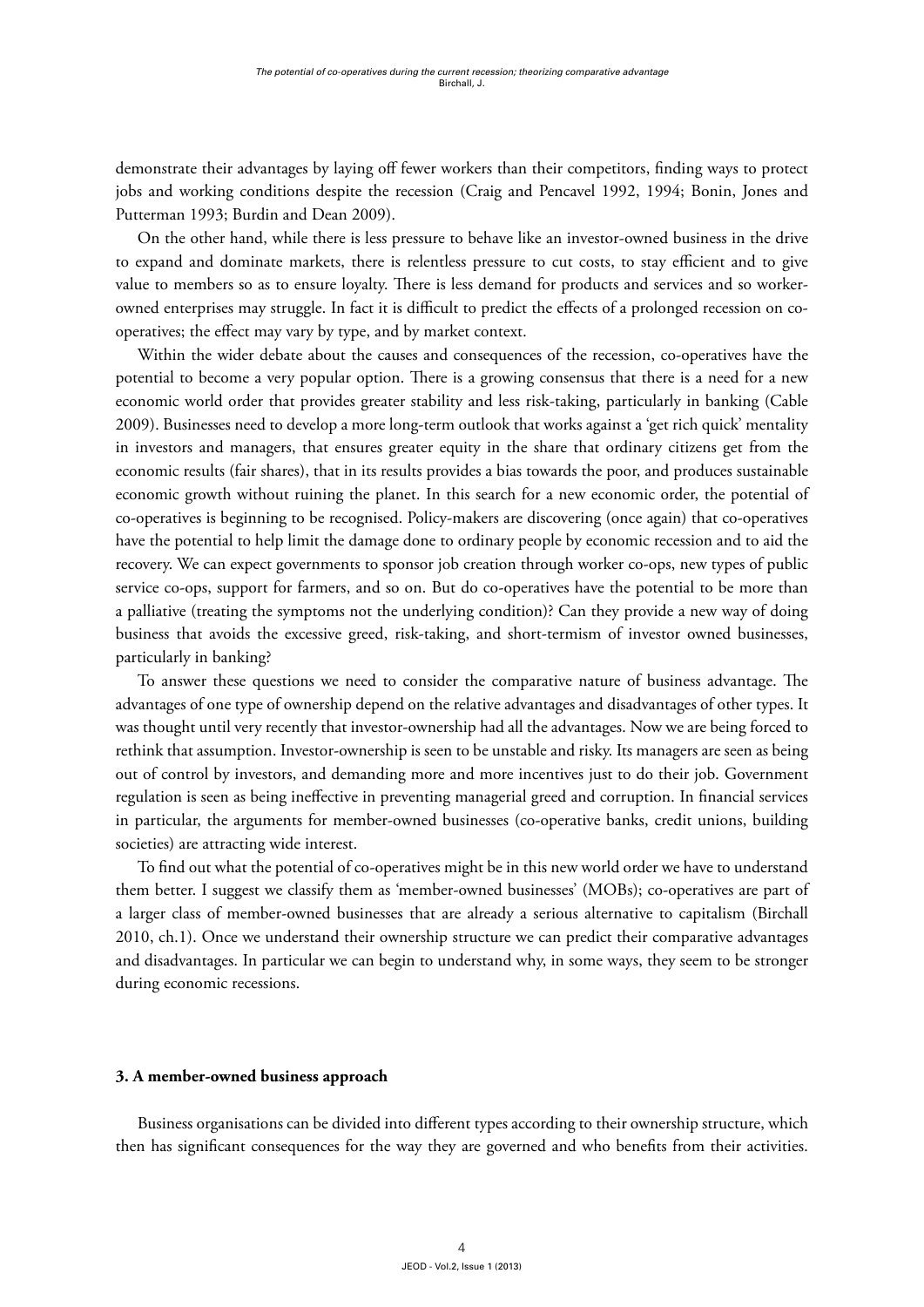Many people, when they think of how businesses are owned, assume that there is only one type that is worth considering; the *investor-owned business* (shortened from here on to IOB). It is a simple concept; entrepreneurs start up an enterprise, people with money to invest buy a proportionate share in ownership, and they elect a board of directors to oversee the company on their behalf and hire professional managers to run it. Such a business is argued to be uniquely efficient and effective, because its governance is simple; owners all want the same thing - their return on capital in the form of share value and dividends – and boards and managers are given a clear mandate to do whatever it takes to deliver 'shareholder value'. It is usually contrasted with the *public sector business* (POB) that is owned by citizens in general and governed by elected politicians, and that, while being indispensable for creating a 'public interest' and delivering some public goods, may be better at regulating than competing in markets.

There are several other ways of doing business. The simplest form is *individual self-employment*, which combines ownership, governance and management in one person. This is limited in what it can achieve, and it leads naturally to people wanting to work together in *partnership*; this enables a group of people to gain the advantages of joint ownership and collective management, and is particularly useful for professionals such as architects, lawyers and accountants. Governance is straightforward because they share the same values and practice similar skills, and their contribution to the firm can easily be measured. A *family business* is a special kind of partnership that restricts ownership and management to one's kin, and because the owners are related and tend to have high levels of loyalty and trust, its governance is simple and has proved to be a popular and enduring type of business organisation. A *philanthropic organisation*  is more complex, being designed for one group of people to meet the needs of a different group. It is not really owned by anyone, because trustees are appointed who look after the business on behalf of these two distinct groups of givers and receivers (Hansmann 1996).

A *member-owned business* is another distinct type (from here on shortened to MOB). Here, people become members of an economic association through which they choose to meet their needs directly, through provision of food, housing, banking, insurance, medical care, water supplies for irrigation, secure employment or any other goods or services they want to provide for themselves. Such associations are usually called *co-operatives or mutuals*, though they can have other names such as farmer association, friendly society, employee-owned business or credit union. If they are small, they can be governed like partnerships, but if they grow larger they become more complex. Ownership then tends to be dispersed among large numbers of people whose interests may be heterogeneous, and who rely on an elected board to deliver value to them not as shareholders but as users. Of course, as Hansmann points out, investors could also be seen as members and the business that they own could also be seen as a type of co-operative (1996); it all depends how far one wants to stretch these terms. However, he recognises a fundamental distinction between owners whose main purpose is to benefit from their investment though dividends and increased share prices, and those whose main purpose is to provide goods or services they need as users. In the latter case, member shares are not usually sold at market value and dividends can be seen as 'patronage refunds' rather than profits.<sup>1</sup> Also, user-members tend to allocate voting rights by person or by amount of use made of the business, rather than by level of investment. The idea of membership has become an established way of distinguishing between MOBs and other ownership types, and is the way in which almost all cooperatives and mutuals refer to their owners (Birchall 2010, ch.10).

<sup>1</sup> The patronage refund (known in the UK as the co-op dividend or divi) can be seen as a return to the members of an overpayment since they are providing goods to themselves at cost-price plus expenses, but for convenience are initially pricing their products at around market prices.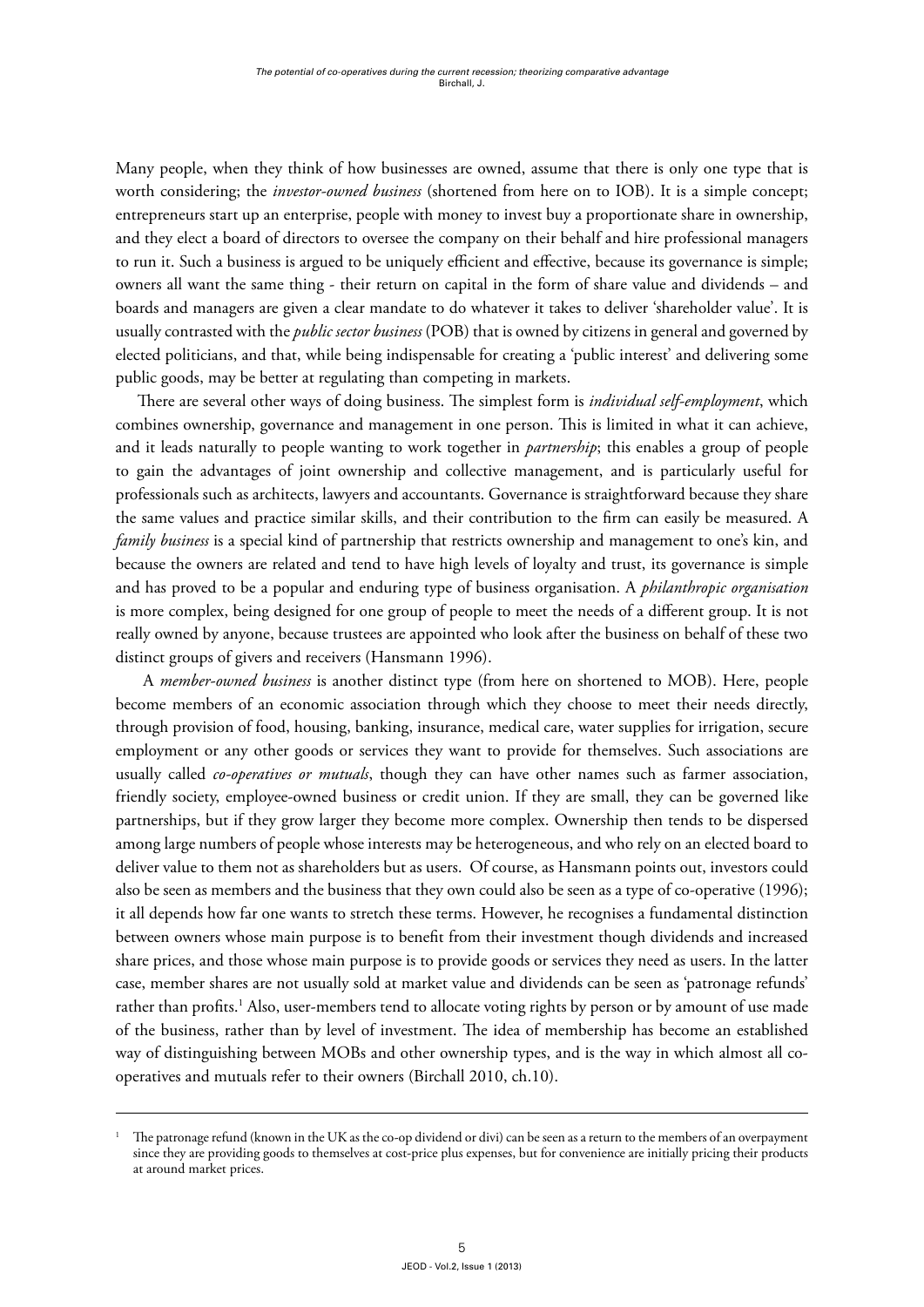Here is a simple classification (see Table 1). Apart from the investors of capital, there are two main stakeholders in a business: its consumers and the producers who supply inputs to or take the outputs from the business. 2 In an MOB, usually one of these stakeholders is put at the centre of the business. This gives us two classes: consumer-owned and producer-owned businesses.<sup>3</sup> It is not quite that simple. There are some complications. First, though most MOBs are 'single-stakeholder' in nature, the people who join them can have more than one identity, being at the same time producers as well as consumers, or employees as well as customers. Farmers are both producers and individually consumers, and so agricultural supply co-operatives often provide them with consumer goods as well as farm inputs. Some of the people who need banking services have their own businesses, and so have both business and personal accounts. Second, in some MOBs more than one type of person can join. Insurance mutuals that set out to insure farmers often extend into general assurance for householders. Credit unions often have in membership individual customers and small businesses. Building societies often have two categories of member; savers and borrowers. Third, a few MOBs are multi-stakeholding. They deliberately offer different categories of membership to more than one stakeholder. The Eroski retail co-operative in Spain has employee and customer members, while the ICoop group in Korea has consumer and producer (farmer) members. The social co-operatives in Italy that provide care services to disabled and vulnerable people are, by law, required to offer membership to employees, service users and carers. However, multi-stakeholder OBs are quite rare; probably because in taking such different interest groups into membership they increase the costs of governance (see Hansmann 1996).

What does it mean to be the owner of a business? There are three aspects: ownership, control and benefit (Birchall, Mayo and Simon 2011). Ownership rights mean at their most basic that one has power to decide if a business continues to exist, is sold off or wound up. This is why, even when members do not have any control over a business it cannot be sold without their permission. In the case of UK building societies, boards and managers had to campaign among members to get them to vote in favour, even though the members had never before been consulted and many were unaware that they were members (Birchall, ed. 2001). Ownership usually gives control rights, even if these are attenuated by rules and practices that allow boards to operate with very little input from members. At the minimum, members have the right to vote on new appointments to the board and to approve annual accounts. They can organise to censure or remove boards that they feel are failing to serve their interests. Ownership also confers a right to share in the benefits accruing from the business and also to have a say in how these benefits are allocated. A straightforward definition of an MOB follows: *it is a business organisation that is owned and controlled by members who are drawn from one (or more) of two types of stakeholder – consumers and producers - and whose benefits go mainly to these members (Birchall 2010: 4).* 

We can use this classification to list the different types of MOB in the same way that scientists identify individual genera within a class, and species within a genus (see Table 1). We can then identify hybrids that have mixed ownership but with some of the characteristics of an MOB.

<sup>2</sup> Hansmann's classification is slightly different (1996). He separates the inputs to producer-owned businesses from the outputs, calling the first consumer-owned and the second producer-owned. However, in practice supply and marketing are often done by the same agricultural co-operative or retailer-owned wholesaler. Also, I prefer to make the distinction firmer between endconsumers and producers who also consume (in order to produce).

<sup>&</sup>lt;sup>3</sup> In a previous formulation a three-fold typology was used, including also employee-owned businesses. These are essentially partnerships in which people provide paid work for themselves either as self-employed or employed workers. The distinction is really one of how members choose to allocate the value added. Pragmatically, some types of production technology are more suited to one than the other.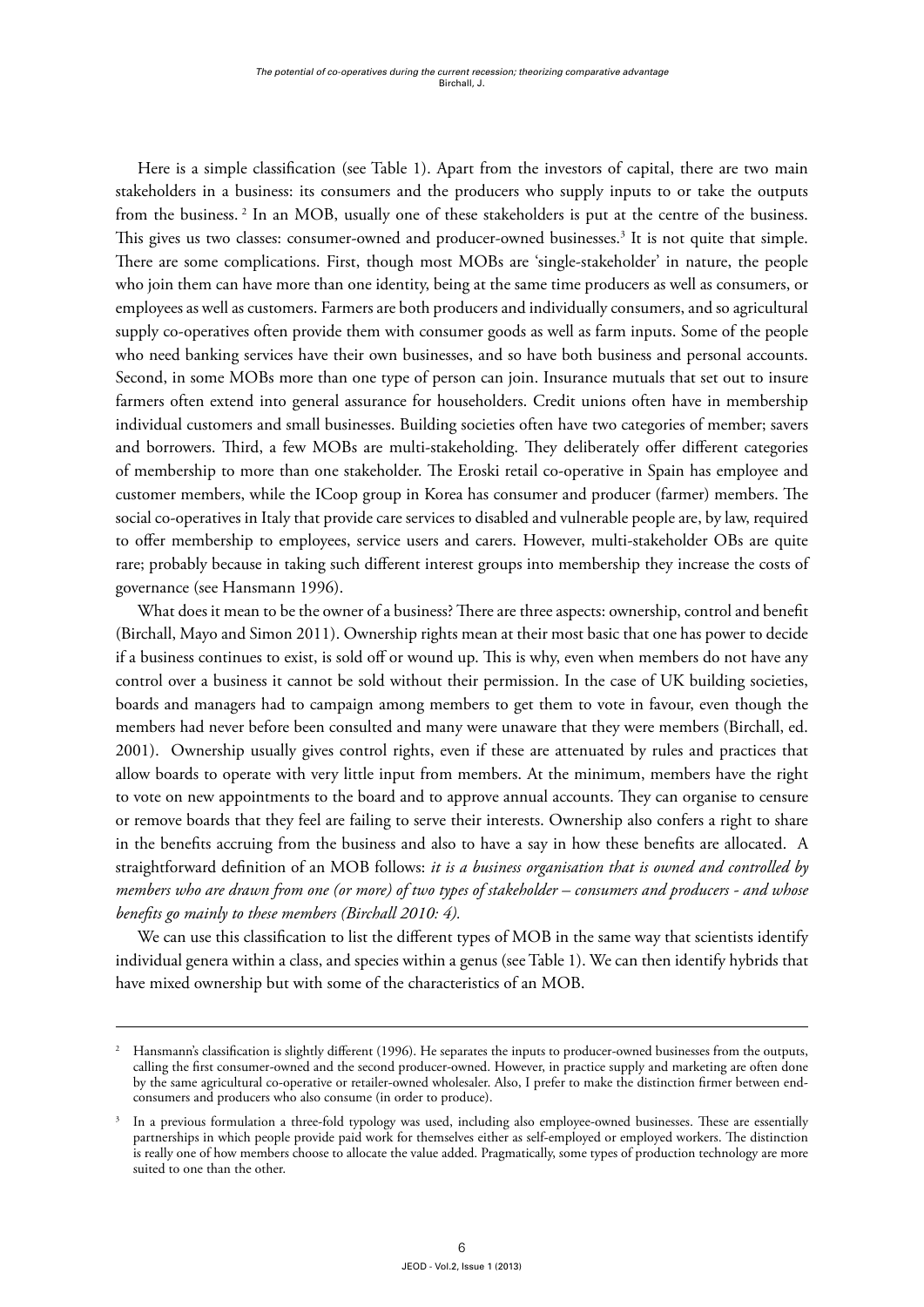| <b>Class</b>                   | Genus                                                                    | <b>Species</b>                                                                                  | <b>Hybrids</b>                                                                      |
|--------------------------------|--------------------------------------------------------------------------|-------------------------------------------------------------------------------------------------|-------------------------------------------------------------------------------------|
| Consumer owned                 | General retailing                                                        | Consumer co-ops: food, staple goods                                                             | Jointly owned business with other<br>retailers                                      |
| Consumer owned                 | Specialist retailing                                                     | Consumer co-ops: pharmacy, funerals,<br>travel, garage services, etc.                           | Joint ventures                                                                      |
| Consumer owned                 | Insurance                                                                | Friendly societies, mutual assurance, life<br>insurance, health insurance                       |                                                                                     |
| Consumer owned                 | Housing                                                                  | Market value, limited equity and non-equity<br>housing co-ops                                   | Community housing associations<br>(Scotland)                                        |
| Consumer owned                 | <b>Utilities</b>                                                         | Electricity, water, telecoms co-ops                                                             | Joint ventures with local government                                                |
| Consumer owned                 | Education                                                                | Child care co-ops, co-operative schools<br>(Sweden)                                             | Schools with multi-stakeholder<br>governance, foundation health trusts<br>(England) |
| Consumer and<br>producer owned | Banking                                                                  | Co-operative banks, credit unions, savings<br>and credit co-ops                                 | Mutual savings banks (USA)                                                          |
| Producer owned                 | Primary producer coop                                                    | Farming, fishery, forestry (supply, marketing<br>and/or processing)                             | Several hybrids introducing investor<br>owners                                      |
| Producer owned                 | Retailer-owned<br>wholesaler                                             | Supermarkets, hardware stores, pharmacy                                                         | Jointly owned business with wholesalers                                             |
| Producer owned                 | Shared services for self-<br>employed, small business<br>& professionals | A wide variety, including taxi drivers,<br>artisans, market traders, dentists co-<br>operatives | Minority producer-ownership in an IOB                                               |
| Producer owned                 | Worker co-ops on a<br>continuum: simple labour<br>co-op to co-op group   | A wide variety of sectors                                                                       | Employee share-ownership schemes                                                    |

#### Table 1: A suggested taxonomy of member-owned businesses

## **4. Advantages of MOBs to their members**

We now turn to a more formal analysis of advantages based on the inherent characteristics of member ownership, and look to understand these better with evidence from historical accounts of the development of MOB sectors (see Birchall 2011). The advantages held by MOBs derive directly from the three features of ownership, control and benefit. We can distinguish general advantages that apply to all MOBs, which can then be refined by class of MOB (see Table 2) and refined even further by species (see Table 3). There are also disadvantages that can be linked to the same three features, and there are also, in some cases, other ways of gaining the advantages through action by other types of owner, notably the public sector.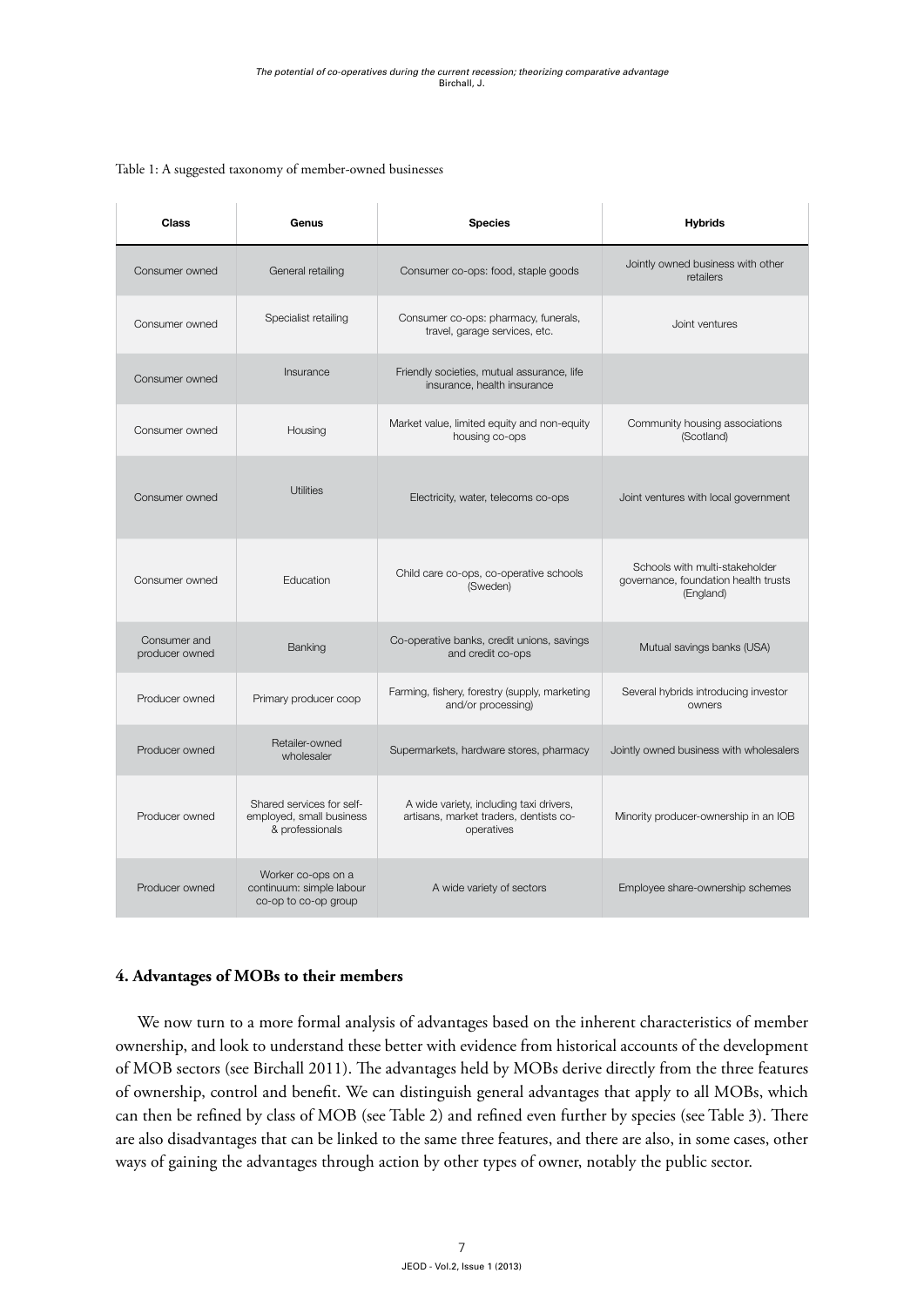# Table 2: Advantages of member-owned businesses by class

|                                               | Derived from ownership                                                                                                                         | Derived from control                                                                                                             | Derived from benefits                                                                                                           |
|-----------------------------------------------|------------------------------------------------------------------------------------------------------------------------------------------------|----------------------------------------------------------------------------------------------------------------------------------|---------------------------------------------------------------------------------------------------------------------------------|
| Consumer OBs                                  | Prevents cartels or monopolies<br>that damage consumer interests.<br>Enables trust in long term<br>relationships under uncertain<br>contracts. | Focuses the business on what<br>matters to consumer members.<br>Enables ethical choices to be<br>made. Manages risk effectively. | Patronage refund acts as a 'cost<br>price' mechanism providing<br>consumers with goods at lowest<br>possible cost.              |
| Producer OBs                                  | As above in relation to producer<br>interests.                                                                                                 | As above in relation to producer<br>members.                                                                                     | As above in relation to supply,<br>and with second payment for<br>goods marketed adjusting to cost<br>of providing the service. |
| Employee OBs (as a subset<br>of producer OBs) | Prevents employers from exploiting<br>workers when labour is in a weak<br>bargaining position.                                                 | Prevents asset stripping, hostile<br>takeovers. Provides choice over<br>working conditions, prevents<br>redundancy.              | Enables workers to capture all the<br>net added value from their labour.                                                        |

# Table 3: Some advantages of different species of member-owned business

| <b>CLASS</b>                   | <b>Species of MOB</b>                                                    | <b>Advantages to members</b>                                                                                                                                 | <b>Wider advantages</b>                                                                                                                               |
|--------------------------------|--------------------------------------------------------------------------|--------------------------------------------------------------------------------------------------------------------------------------------------------------|-------------------------------------------------------------------------------------------------------------------------------------------------------|
| Consumer owned                 | General retailing                                                        | Pure food, opportunity for fair trade, local<br>food sourcing, dividend on purchases,<br>consumer voice.                                                     | Community engagement, social role,<br>campaigning, ensuring competition and<br>local presence.                                                        |
| Consumer owned                 | Specialist retailing                                                     | As above but varying between sectors.                                                                                                                        | As above.                                                                                                                                             |
| Consumer owned                 | Insurance                                                                | Long term trust, especially in pensions.<br>Low cost. Reliability, ability to insure the<br>less insurable.                                                  | Ensuring competition, preventing cream<br>skimming.                                                                                                   |
| Consumer owned                 | Housing                                                                  | Equity co-ops enable control over multi-<br>occupied blocks, while non-equity co-ops<br>enable tenant control over social housing.                           | Spillover effects into the wider<br>environment. Demonstration effects for<br>social housing tenants. Prevention of<br>homelessness.                  |
| Consumer owned                 | <b>Utilities</b>                                                         | Spread of utilities to rural areas that IOBs<br>are not interested in. Consumer monopoly<br>ensures low prices.                                              | Prevention of monopolies by IOBs. Can<br>be more efficient than POBs. Health and<br>educational benefits.                                             |
| Consumer owned                 | Education                                                                | Responsiveness to parents' preferences.                                                                                                                      | Higher educational attainment.                                                                                                                        |
| Consumer and<br>producer owned | Banking                                                                  | Availability of credit for business<br>development. Safe haven for savings.<br>Avoidance of loan sharks.                                                     | Low risk banks that can stabilise the<br>wider banking system. Credit available to<br>develop local economy.                                          |
| Producer owned                 | Primary producer co-<br>operative: farming, fishing,<br>forestry         | Raising of incomes of primary producers<br>through: lower price and better quality of<br>inputs; effective marketing of produce;<br>processing to add value. | Delivery of farm extension services,<br>strengthening of rural economies,<br>increase in income impacting on<br>education, child and maternal health. |
| Producer owned                 | Retailer-owned wholesaler                                                | Ability to provide competitive advantage<br>against multiple chains. Provides access to<br>poorer, less mobile consumers.                                    | Ensures competition among different<br>types of provider, preventing cartels/<br>monopoly. Stabilises local economies.                                |
| Producer owned                 | Shared services for self-<br>employed, small business<br>& professionals | Provision of at-cost services to businesses<br>that give a competitive advantage, and<br>ability to grow.                                                    | Helps local economies to grow, provides<br>employment.                                                                                                |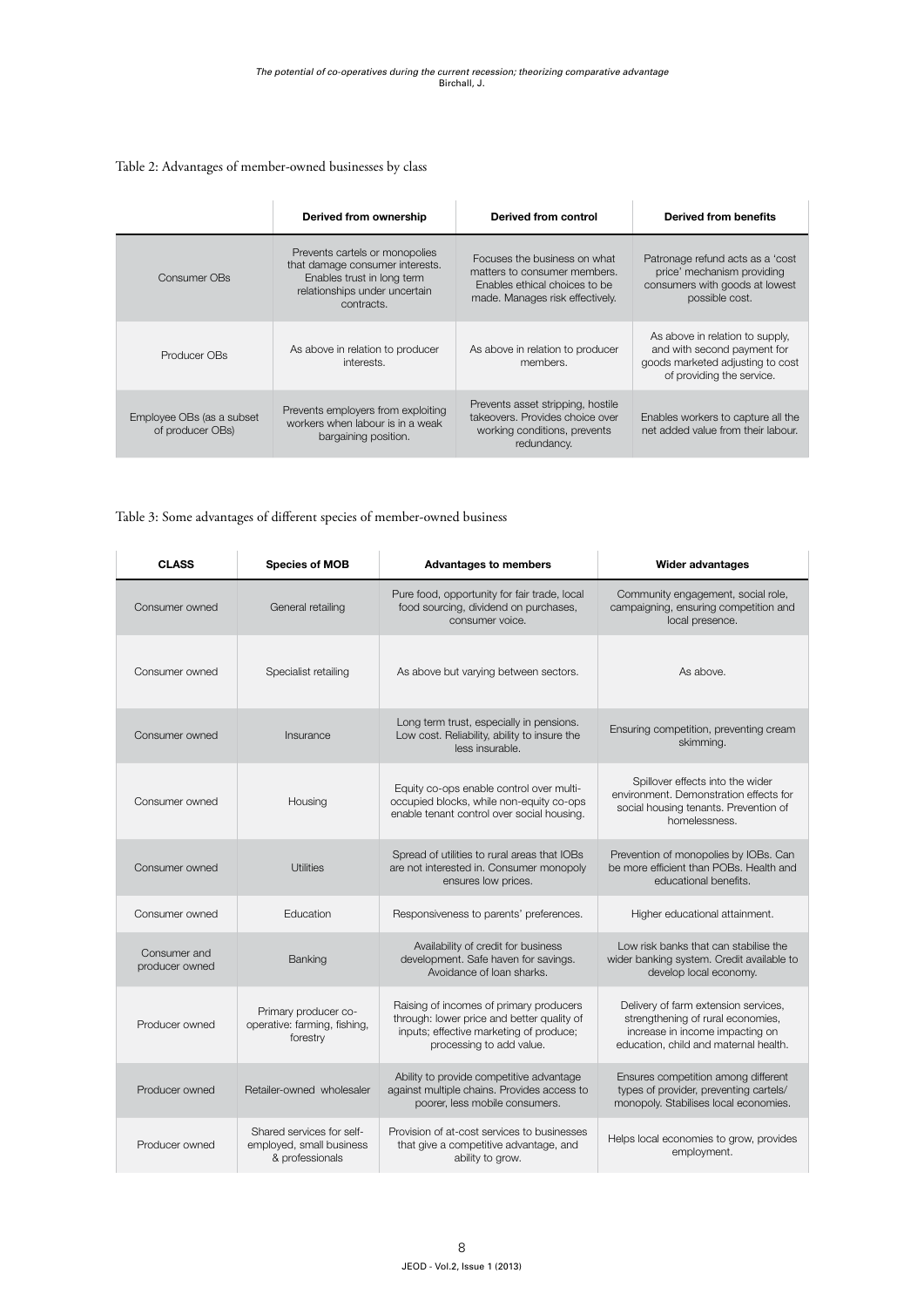# *4.1. Advantages derived from ownership*

In general, ownership of the means by which a good or service is produced prevents ownership by a different interest group that might exploit the economic weakness of individual members (Hansmann 1996). Another way of putting this is that without the MOB existing there would be market failure. From the point of view of consumers, small producers and partners, there are four kinds of failure that matter:

- 1. A monopoly in which one supplier dominates, or an oligopoly (cartel) in which several suppliers collude
- 2. A monopsony in which one buyer dominates, or a buyers' oligopoly in which several buyers collude
- 3. A situation in which there may be many suppliers or buyers but each can lock purchasers or sellers in through supplying credit
- 4. A lack of markets which means the goods are not supplied

Consumer co-operatives have often broken up monopolies and cartels among their competitors. For instance, in the late 19<sup>th</sup> century in the UK, the 1920s in Scandinavia, and the 1960s and 1970s in Japan, consumer co-operatives set new quality and safety standards for goods, forcing competitors to follow suit (Birchall 1997). In the 1920s Swedish and British co-operative wholesalers joined forces to produce light bulbs and radios against monopoly suppliers, thus forcing down the price (Birchall 1994: 126-8). As buyers they have acted against monopsony through creating new buying chains such as those for fair trade coffee and cotton, while UK consumer co-ops have begun a policy of buying from local producers. They have prevented a less obvious kind of monopoly by saving their members from falling into the power of competitors through debt. Retail co-operatives in Britain in the 19<sup>th</sup> century provided an alternative to local grocers who charged high prices for adulterated goods because their customers became indebted to them (Birchall 1994: 66-9). Credit unions and co-operative banks are very good at preventing loan sharks from charging high interest rates that impoverish people on low incomes (Birchall 2013a). Sometimes retailers and banks are uninterested in ensuring that essential supplies are distributed in less profitable areas such as sparsely populated rural areas and villages that will only sustain a small store. Here, retail consumer co-ops and credit unions have stepped in because their member-owners are willing to put service before the maximising of profit. For instance, since the 1990s, while banks have reduced their costs by closing branches, co-operative banks in continental Europe and building societies in the UK have resisted the trend (Birchall and Hammond Ketilson 2009). Similarly, retail co-ops in Sweden and Scotland have kept open loss-making stores in villages (Birchall 2009), while in several Asian countries (notably Sri Lanka, Indonesia, Thailand and Malaysia) consumer co-ops have continued to supply rural areas even though this means they are not very profitable (Birchall 1997: ch.5).

Producer OBs have also broken up cartels among suppliers of essential goods. For instance, in the 1930s Scandinavian farm supply co-ops prevented a monopoly in fertiliser by importing and processing it themselves (Fay 1938). More generally, they have guaranteed the quality of inputs such as seeds and livestock through taking a long-term view that is difficult to find in IOBs. However, it is in processing and marketing of primary products that they have shown their greatest advantage. Farmers and fishers are vulnerable to exploitation by buyer monopolies and oligopolies at the point of sale. The particular vulnerability varies by the characteristics of the product. Dairy farmers need to sell milk daily and so need an effective distribution system that gets their product to markets in urban areas and an effective processing system that turns excess milk into dairy products with a longer shelf life. Not surprisingly, in many countries dairy co-operatives have been outstandingly successful; they have even succeeded in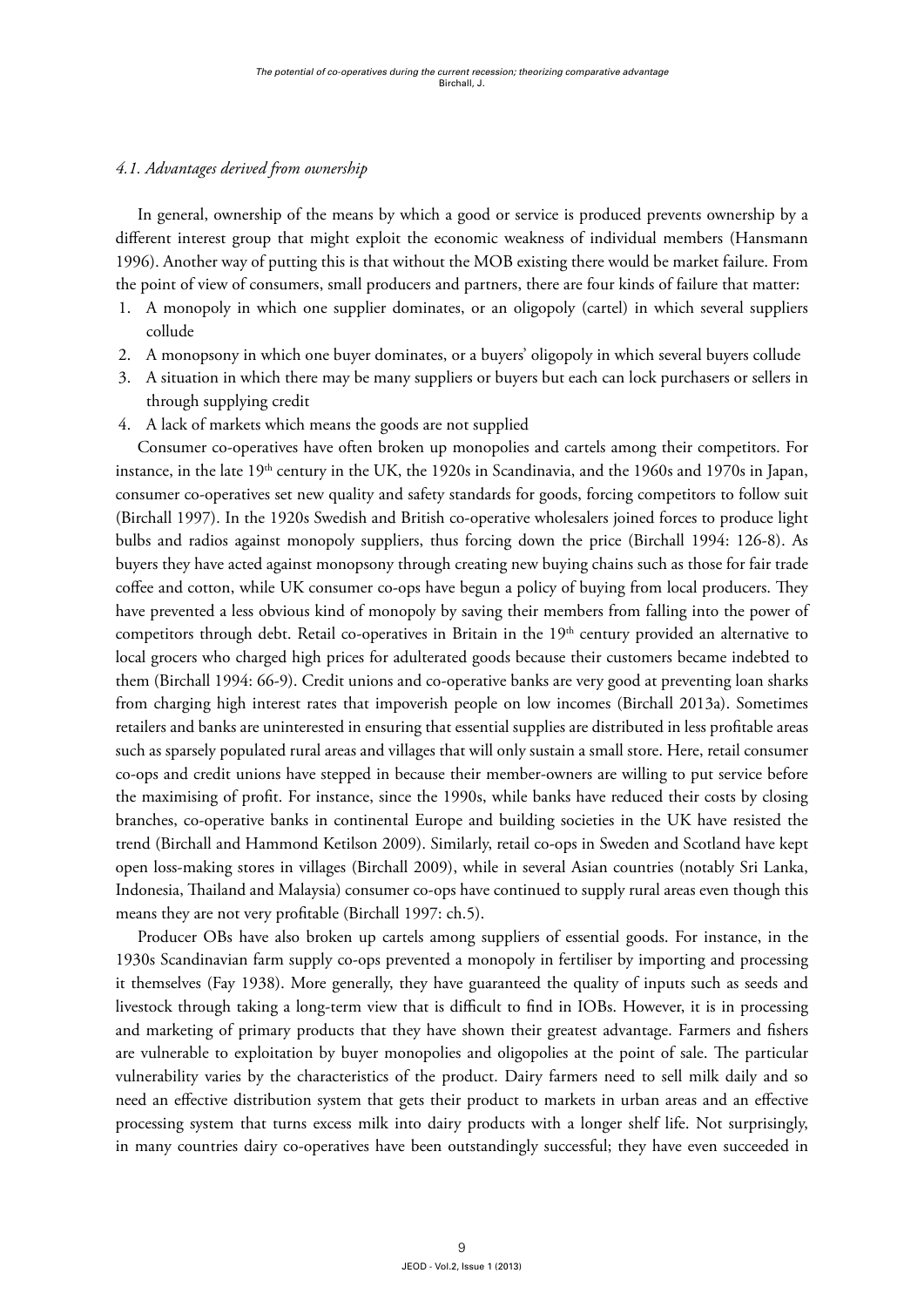India and Bangladesh where other types of MOB have not been so successful (Birchall 1997: ch.5). Grain farmers need to sell a less perishable commodity but are subject to bottlenecks in distribution systems; in order to prevent monopoly, in the late 19<sup>th</sup> century Canadian wheat farmers set up their own distribution co-ops with storage elevators giving access to the railway system. Cattle and pig farmers have a need for processing to add value to a product that is otherwise subject to gluts and price fluctuations and so it is not surprising that some of the largest international meat processing companies are owned by Swedish, Danish and Finnish farmers (Birchall 2009). As well as primary producers, other types of producer OB have been set up to counter the threat of unfair trade. Notable are the strong retailer-OBs in grocery and hardware in the USA among retailers facing fierce price competition from Walmart (Birchall 2010: 165-6).

Primary producers are also subject to buyer monopoly through the supply of credit. Farmers have a need for credit that fluctuates around the annual production cycle. Suppliers and buyers are willing to provide this but it can lock in the producers to a vicious cycle of lower prices and increasing debt that can result in a situation of almost bonded labour. Producer OBs cut through this cycle by providing their members with credit, either directly or through separate credit co-operatives. Producer OBs have often been set up to help create the market they are entering into. In the 1890s in Denmark, farmers were beginning to export dairy products and pork, and they chose to do it through farmer co-ops rather than allow the investor-owned sector to dominate. They got in early enough to see off the competition and created a near-monopoly in export-led processing and marketing through their own businesses. A similar situation arose in New Zealand with dairying and sheep, and in the West coast of the USA with fruit farming. Co-operative banks in Europe, followed by credit unions worldwide, have provided small businesses with the credit they need when commercial banks were unwilling to lend at all. Financial deepening in the less economically developed countries depends heavily on MOBs becoming established, since the costs to conventional banks of serving the poor make this sector unprofitable (World Bank 2009).

Worker OBs have not addressed such market failures directly. Most come about as a result of employees taking up share options and gradually buying out their employers, or as a result of employers wanting to retire and sell the business to their employees. The change of ownership does not lead to a change in market position and so any market imperfections that exist will remain. However, some worker OBs are from a 'worker co-operative' tradition in which workers set up their own businesses in order to provide alternative employment. They counter the weakness of labour in relation to the buyers of labour by hiring themselves. Sometimes, as in the Mondragon system in Spain, their motivation is to provide jobs where the labour market has not provided them. Sometimes, as in recent takeovers of businesses in Argentina, their motivation is to save jobs where a wider market failure has occurred (Howarth 2007). It is a difficult task to get right, since the workers inherit a firm that for one reason or another has proved unviable. Another advantage sought is in job creation. In Finland, during a severe recession experienced in the 1990s, labour co-operatives were heavily promoted as a way of getting the unemployed back into paid work (Birchall 2003: 48-51).

These 'cartel-busting' capabilities of MOBs are likely to be even more important at a time of recession when IOBs are intensifying their attempts to dominate markets and maintain their profits. However, the advantages that MOBs have in relation to market failure are diminished if governments take action to regulate the market. Consumer protection legislation in developed countries has removed much of the rationale for consumer co-operatives. Contrast the UK, where in the 1960s the once powerful consumer co-operatives took no part in the setting up of a consumer movement, with Japan, where they were at the forefront of campaigns for food safety and environmental protection (Kurimoto 2010). Mutual insurance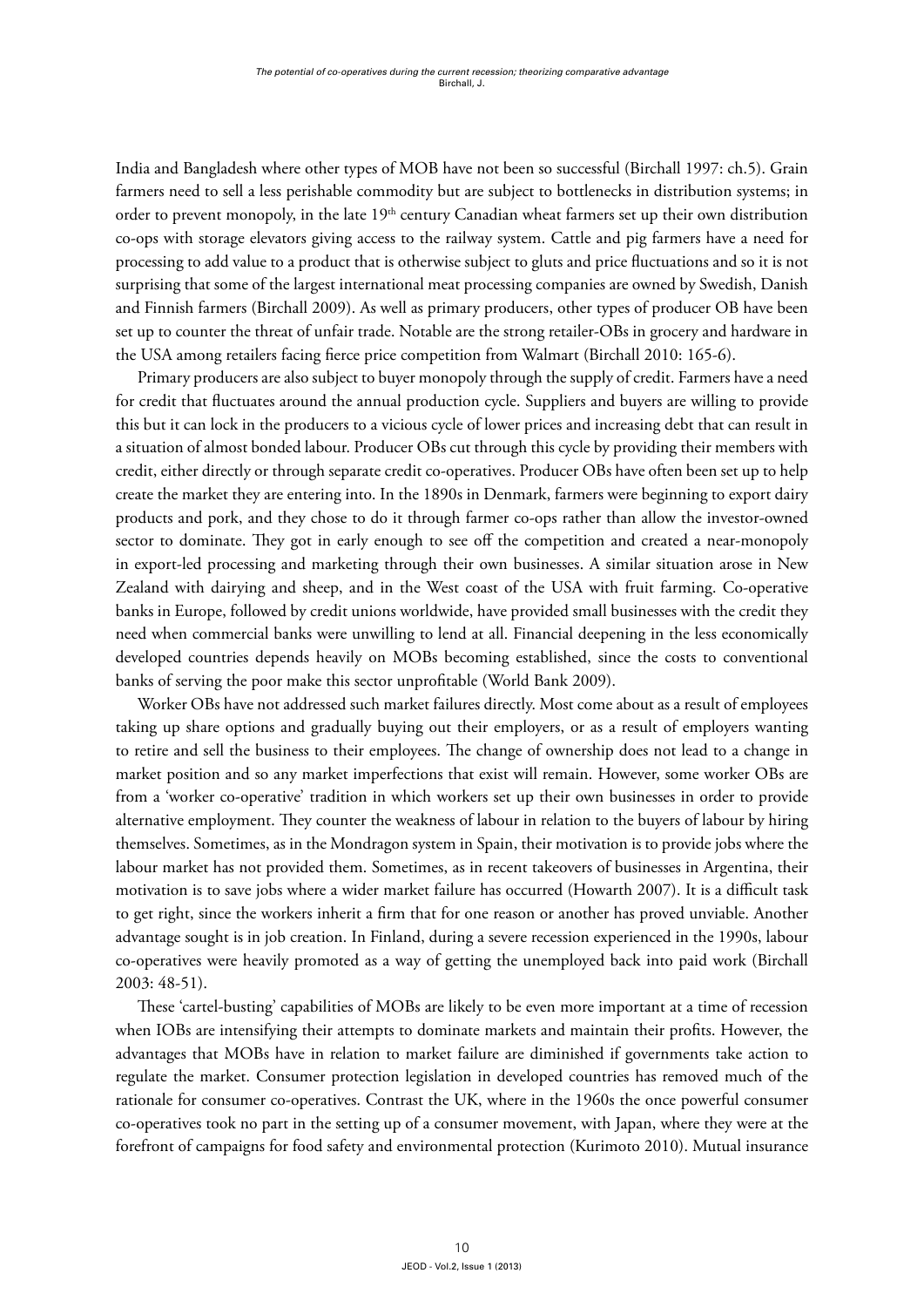is another example; in the USA in the 1890s this type expanded rapidly because government failed to regulate the industry and mutuals were felt to be safer than IOBs (Birchall 2010: 79-80). The advantages of MOBs will also not be realised if governments decide to do the job themselves; contrast Scotland in the 1930s where a marketing co-operative failed and government set up a statutory marketing board, with Finland where marketing co-operatives were preferred, leading to the development of a powerful farmerowned sector (Birchall 2009). On the other hand, as well as market failure there is also government failure, and moves to privatise public bodies have sometimes led to their 'mutualisation'. For instance, since the early 1990s the deregulation of European agricultural markets has led to the conversion of some marketing boards to farmer-OBs (Milk Mart in the UK is a good example). In the current recession, the low level of trust that citizens have in IOBs is not matched by a corresponding faith in public regulation; the failure of banks and of regulation are seen to be part of the same shameful episode, and so it is likely that member ownership will come to be seen as an alternative to both market failure and regulation.

# *4.2. Advantages derived from control*

While ownership is a category – one is or is not an owner – control is a variable, in that there can be more or less control by members. It is sometimes assumed that the larger the co-operative the less members are able to be in control. However, the relationship between size and democracy is a complex one. Clearly, in all but the smallest businesses members cannot expect to be in full control as they cede most decisions to a board of directors who then delegate some discretion to managers. The larger the co-operative the more formalised the control mechanisms have to be, but this also means that member governance becomes professionalised (see Birchall and Simmons 2004a).

By member control we mean enough of a curb on directorial and managerial authority to ensure that the business is run mainly in the interests of members and under their ultimate direction. There are at least five advantages that members gain from keeping this kind of control over their MOB.

- 1. It guarantees that the benefits from ownership will be realised.
- 2. It aligns the interests of members with those of boards and managers, and so is linked to business success.
- 3. It lowers risk-taking and so makes the business more durable.
- 4. It increases opportunities to pursue ethical aims as well as shareholder value.
- 5. It has intrinsic value to members; they may enjoy taking part and having a sense of control.

In theory, the advantages that are derived from ownership are intrinsic; they apply even if the members do not control MOBs. This means that there are advantages to member ownership even if there are failings in governance. This argument was put in relation to UK building societies when they were threatened with demutualisation. In the rather protected market that building societies were in before deregulation in 1986, members had been minimally involved but had benefitted from a system that recycled credit to house purchasers at low cost and low risk, with nobody taking profits. Demutualisation meant that a different set of owners would take the profits in the future. This argument is even stronger in relation to mutual life insurers, whose with-profits policyholders do not have to compete with investors for the profits. When converted, they have had problems in allocating the residual assets, and have had to be more strictly regulated so that with-profits pension holders are protected (Mabbett 2001).

However, these intrinsic advantages are not guaranteed for long if boards take decisions that are not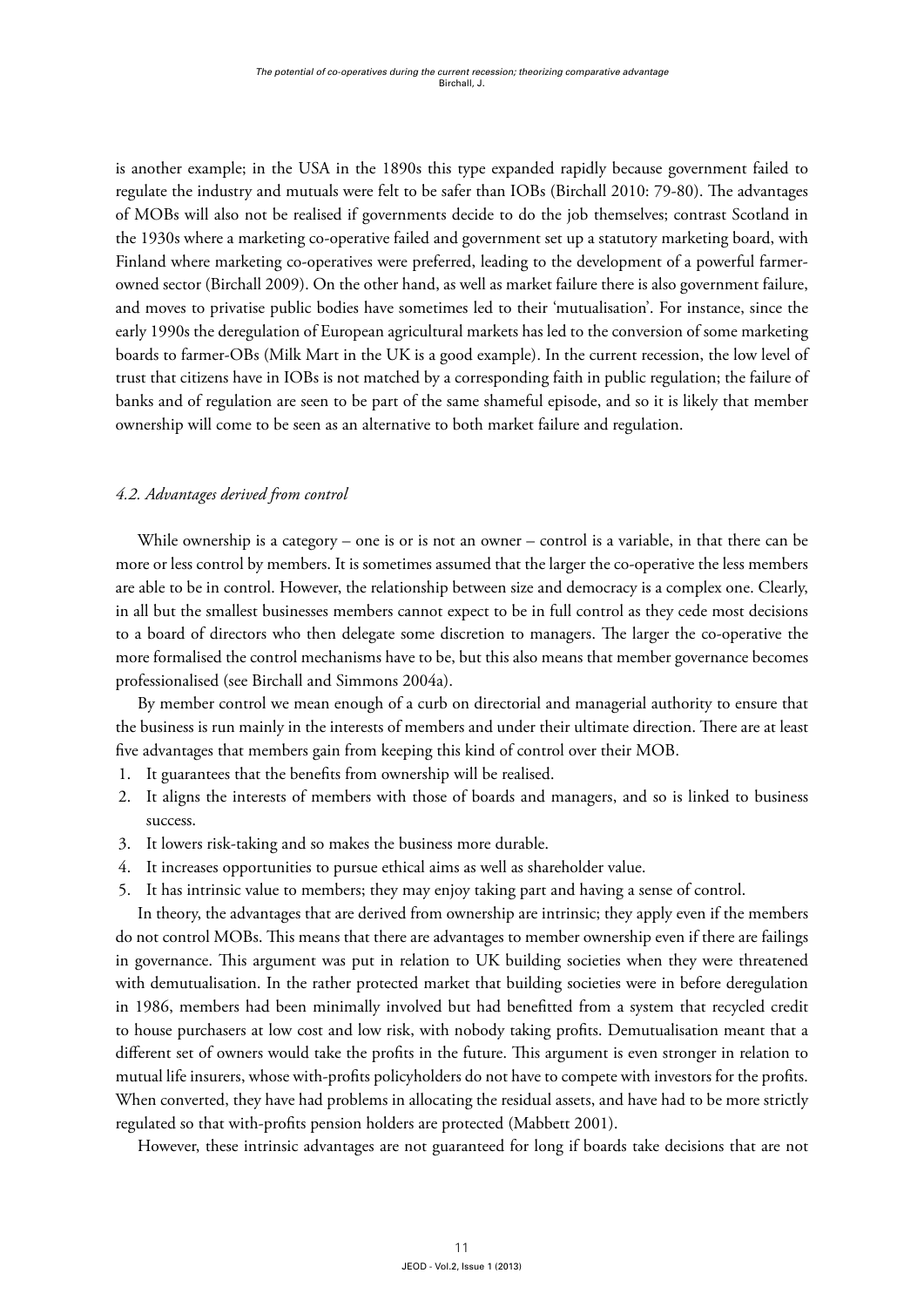in the interests of members. For instance, in the late 1980s Equitable Life gave guarantees to one type of customer-member that virtually bankrupted it over the next two decades. The first advantage of member control is, then, that it guarantees the advantages that are derived from member-ownership. Furthermore, there is strong evidence that effective member control is linked to business success. In a study of several hundred agricultural co-operatives in India, Shah found that success could be explained not in relation to the environment the co-operatives were working in, but more directly in relation to governance. His alternative theory is that there are three conditions for success: the purposes of the organisation are central to the members; the governance structure ensures patronage cohesiveness; and the operating system finds competitive advantage in the relationship with members. To achieve these conditions the members have to be in control of governance (Shah 1996).

Another way of understanding the advantages gained from member control is in terms of risk and opportunity. The more members are involved in governance the more likely it is that the organisation will avoid excessive risk-taking. During the recent banking crisis, co-operative banks and credit unions were recognised to be much less risky than investor-owned banks, and since then they have been increasing their market share (Birchall 2013b). In recessions, worker co-operatives have a good track record in using their power to choose between alternative investment policies to protect jobs (Birchall and Hammond Ketilson 2009). Contrast the Canadian farmer co-operative, Saskatchewan Wheat Pool, which got into serious difficulties in the late 1990s due to risky takeovers and expansions that were not sanctioned by the members (Fulton and Larson 2009).

More positively, the involvement of members creates opportunities for them to pursue other aims than just business success. They can express ethical aims in the way the business is run. For instance, the UK Co-operative Bank has been a market leader in ethical trading, being the first bank to offer free current accounts, pledging that it will not lend to companies its customers regard as unethical, and so on. One reason it has been able to do this is because, as a wholly owned subsidiary of the Co-operative Group, it has had a supportive board that during the 1980s and 1990s was prepared for it not to make much profit (Birchall 2005). Of course, other types of business also pursue ethical aims; it would be a caricature to say that IOBs only care about shareholder value. It is just that the MOB seems particularly suited to the expression of ethical concerns through doing business.

Finally, there is some intrinsic satisfaction in being in control of a business that is run for one's own benefit, and for the benefit of others who are in similar circumstances. In a study of area committee members of the Co-operative Group (carried out by this author with a grant from the Economic and Social Research Council), both individual and collective motivations to participate were measured. One of the most important individual motivations was a sense of being in control (Birchall and Simmons 2004a and b). This is particularly important in employee ownership; the chance to control the production process is one of the reasons people choose to set up worker co-operatives. This argument should not, however, be taken too far. Studies of the Mondragon co-operative system in Spain have disagreed over the extent to which workers feel they are in control and see this as an advantage (Mathews 2001). Hansmann goes even further and suggests that a lack of direct control can be an advantage as it cuts down the costs of governance (1996 ch.6). Certainly, in larger worker-owned businesses co-ordination mechanisms are necessary that are more formalised, and give more control to managers and directors. They balance the desire for member control against the need for improved co-ordination of production and reduce conflict between individuals and groups within the co-operative.

In the current recession it is likely that member control of MOBs will increase, for two reasons. First,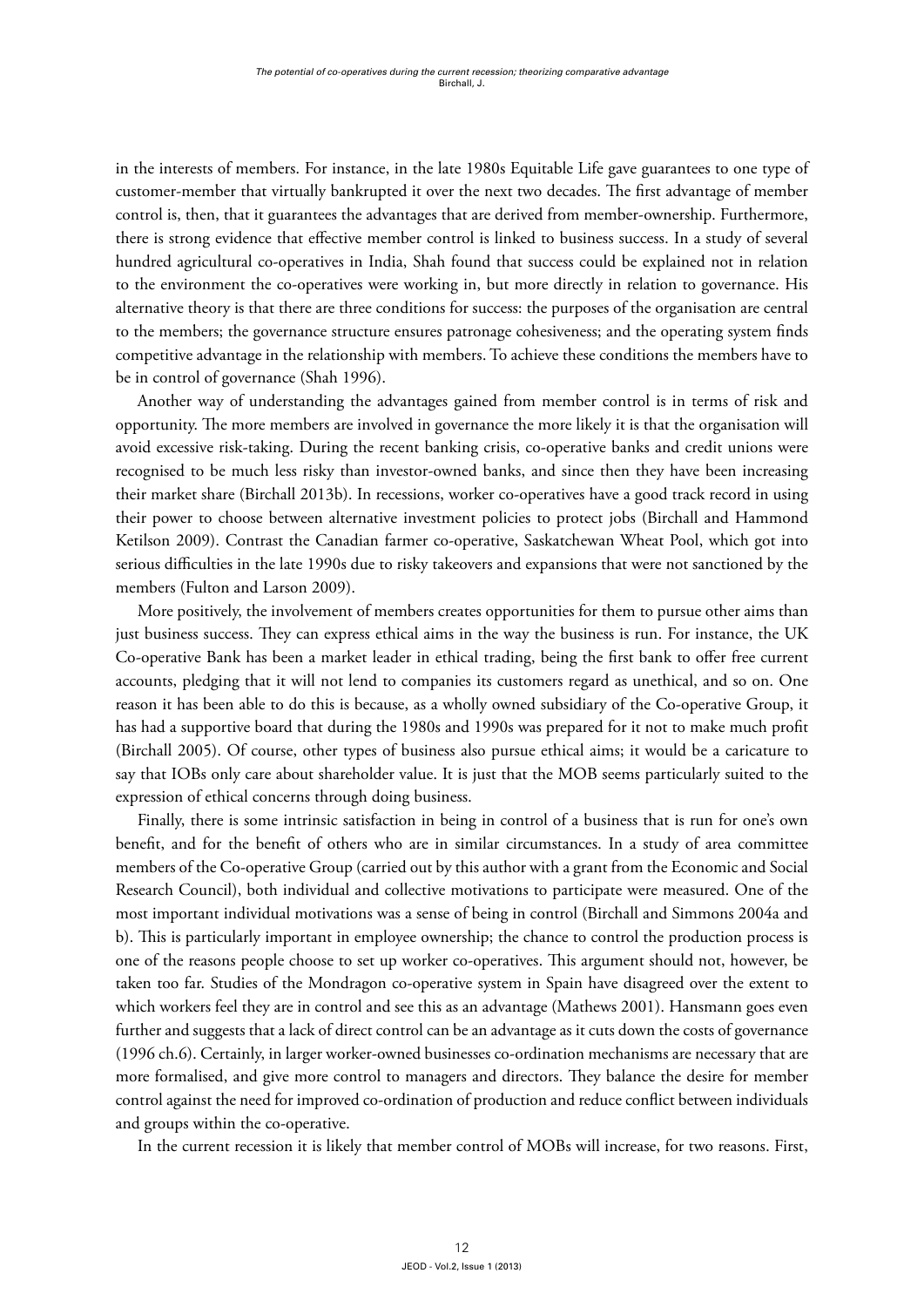there is a new interest in finding alternatives to discredited IOBs, especially in banking but also in other sectors. The pool of members willing to become activists will increase in size. Second, the recession has coincided with the development of the Internet and social media. This means that the costs of collaboration by members of MOBs and by groups sympathetic to this way of doing business have collapsed. We can expect increased member participation, both in Internet-based and face-to-face interactions (Birchall, Mitchell and Smith et al. 2012). Already the benefits of the Internet are being harnessed to the memberowned business model by leading co-operatives such as the Co-operative Group in the UK and the Mondragon Corporation in Spain.

## *4.3. Advantages derived from benefits*

The advantages to be gained by members sharing in the benefits of MOBs are not difficult to understand; together they can channel the value added from the business to themselves rather than to investor-owners or to 'middlemen'. Consumer OBs and producer OBs on the supply side of the value chain provide goods at the lowest possible price to their members. They operate a kind of cost-price mechanism, first charging members a market price for their goods and then, after each trading period, calculating a patronage refund (known in UK consumer co-ops as the 'dividend') that returns to them any surplus that has been made. Producer OBs on the marketing side operate a similar system, with a two-stage payment system for goods delivered to them by members for selling on. They also operate a refund system for profits made at other stages of the value chain such as food processing. Worker OBs provide their members with wages set by the labour market, and then distribute profits in various ways, including cash bonuses or non-voting preference shares.

These kinds of benefits are particularly important where members are poor; the extra income gained can raise them out of poverty. Increased incomes then have knock-on effects on other aspects of their lives such as improved maternal health and increased school attendance (Birchall 2004). This partly explains why, during the post-colonial period in developing countries, co-operatives received so much support from international development agencies (Birchall and Simmons 2010).

## **5. Advantages of MOBs to wider society**

So far we have been identifying the advantages to members, but there are wider advantages to society in general from having an MOB sector. The most obvious one is the diversity that different types of ownership bring to a market sector. Hannan and Freeman say:

*the ability of society as a whole to respond to changing conditions depends on the responsiveness of its constituent organisations and on the diversity of its organisational populations* (1989:3).

Diversity is important because it affects the capacity of a society to respond to uncertain future changes; this is of particular importance during the current recession, whose consequences are hard to predict. MOBs are a 'repository of alternative solutions to the problem of producing sets of collective outcomes' (Hannan and Freeman 1989:7). (There are other ways of responding to a rapidly changing environment. Businesses can be reorganised but, because of inertia and the ability of existing coalitions of interest to block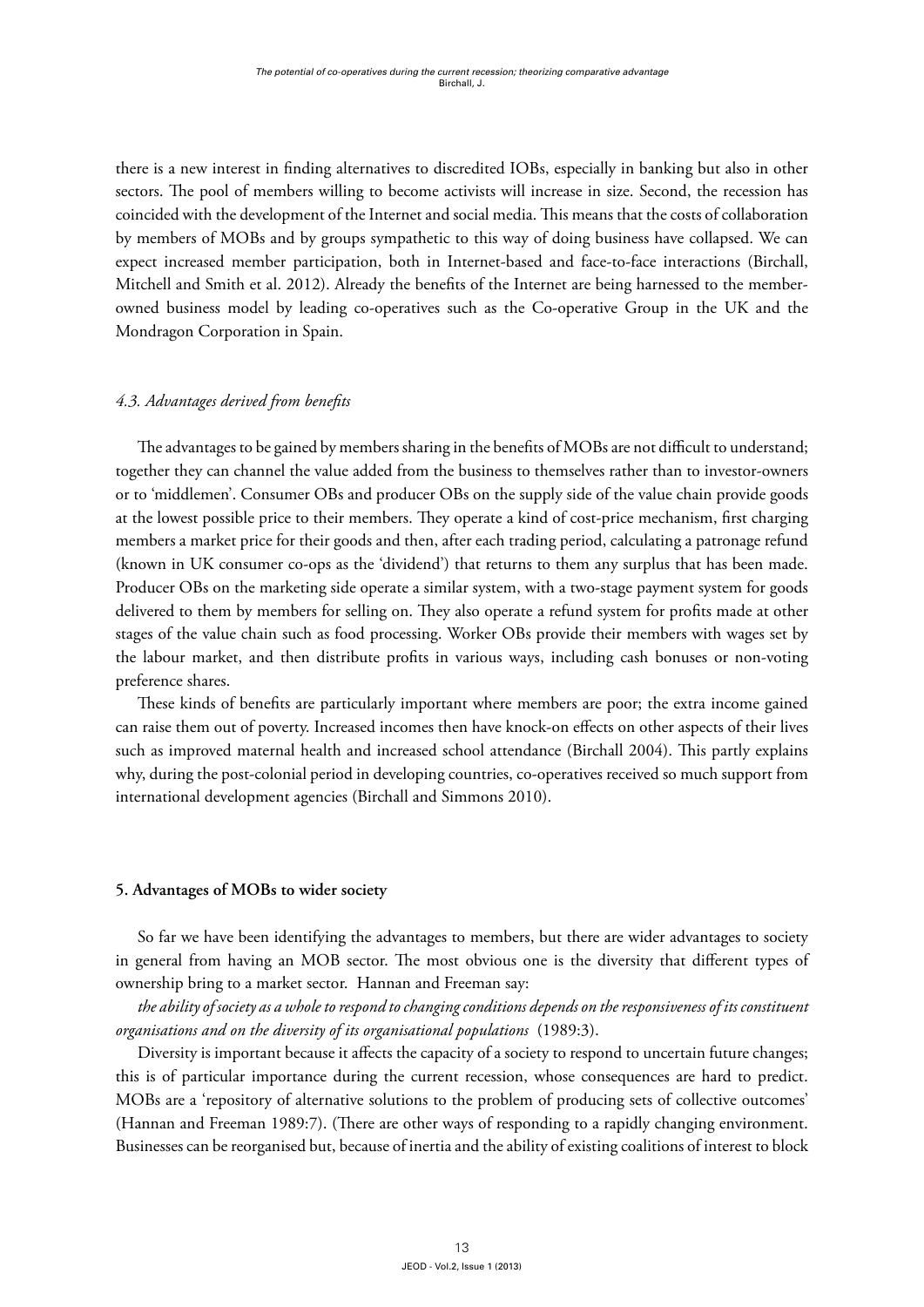change, this will be costly and may not even be possible. New organisations can be created to deal with new problems, but start-ups are always fragile and have a much higher risk of failure than do established businesses. If we see the global economy as a kind of evolutionary, adaptive system then we can expect one type of business to thrive at the expense of another. However, if one type dies out completely then the stock of existing solutions will have declined. This almost happened with the UK building societies in the 1990s, but around 30% of the sector survived and is now showing that it has some inherent advantages over IOBs; mutuals are more risk-averse and so more trusted by consumers for relatively simple transactions such as residential mortgages and savings, and they have built-in advantages from not having to remunerate a separate group of shareholders (Llewellyn and Drake 2001). They have been lightly touched by the banking crisis, and so their survival is good for the financial system as a whole.

The current banking crisis points up further evidence of the sector's importance. The massive public bail-out of private, investor-owned banks has underlined the virtues of a customer-owned co-operative banking system that is more risk-averse and less driven by the need to make profits for investors and bonuses for managers. Credit unions and co-operative banks all over the world are reporting that they are still financially sound, and that customers are flocking to bank with them because they are highly trusted. The point is an important one, because the co-operative banking sector is extraordinarily large; the market penetration of credit unions worldwide is 7.7% but in North America it has reached 44.1%, while the European co-operative banks have a market share of 21% of deposits and 19% of loans (Birchall 2010: 147-150, 2013b).

Another crisis that has pointed up the advantages of MOBs is the recent increase in food and energy prices that will impact most severely on the world's poorest people. The World Bank estimates that food demand will double by 2030 as the world's population increases by another two billion people. There is an urgent need for developing countries to increase the output of food yet the rural economy has been badly neglected (World Bank 2008). One answer is to encourage farmers to mobilise collectively in associations that organise the supply, processing and marketing of crops and give them access to markets; only in this way will they be able to increase the quantity and quality of outputs. Farmer-owned businesses are growing in most developing countries, but they need a lot more financial help and technical support if they are to reach their potential. India's dairy co-ops illustrate what can happen when a concerted effort is made over a long period of time: here, 100,000 dairy co-ops collect 16.5 million litres of milk from 12 million farmer members every day, making a massive contribution to India's food supply (OCDC 2007).

MOBs are also relevant to the informalisation of economies in the megacities of the less economically developed countries, where the problem is no longer one of economic exploitation by colonial powers but of indifference – one might say that they have been bypassed by the global system; the recession can only make this situation worse. A majority of people in the megacities now find work only in an unregulated informal economy characterised by underemployment and poor wages. One way they can begin to participate in the global economy and find decent work is through association, in credit co-ops that lend them money to start small businesses and shared service co-ops that support them in self-employment (Smith and Ross 2006).

Along with these crises is the prospect of the Millennium Development Goals not being met at their target date of 2015 (the recession and continuing debt crisis in Europe will not help as they divert attention and funding back towards the developed countries). There are good reasons for thinking that MOBs have in-built advantages in poverty reduction. The World Bank has identified three elements in an anti-poverty strategy: opportunity, empowerment and security. Because MOBs are economic associations, they provide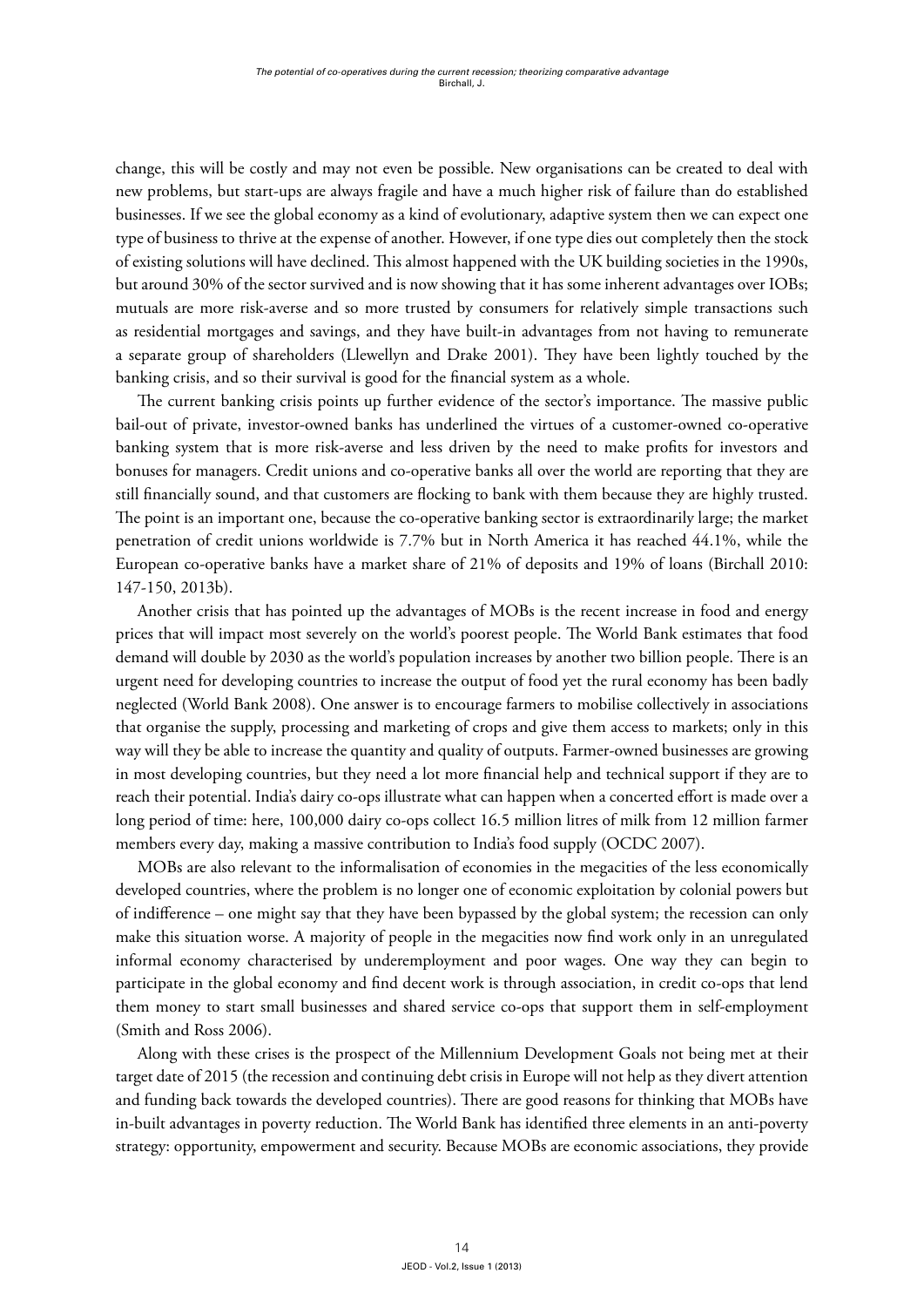the opportunity for poor people to raise their incomes. Because they are democracies with each member having one vote, they empower people to own their own solutions, and because they pool risks at the level of the enterprise and offer micro-insurance they increase security (Birchall 2003: ch.2). Also, there is now a great deal of evidence to show that they not only raise incomes but contribute directly to meeting several of the other Millennium Development Goals (Birchall 2004: ch.4; Birchall and Simmons 2009).

## **6. Disadvantages of MOBs**

These are just some of the arguments that have been made for the advantages of MOBs to wider society, and some of them have particular salience during a recession and global debt crisis. However, they rely on MOBs being able to realise their potential, and also relate to the comparative advantages of other types of business organisation, which also may or may not be realised. There may be disadvantages of MOBs that outweigh the advantages, and these will be considered next, again in relation to the three key elements of ownership, control and benefit.

## *6.1. Disadvantages derived from diluted ownership*

MOBs tend to be owned by large numbers of people, each having a small, often nominal shareholding. Traditionally, co-operatives have set the shareholding at a low level so as to encourage poorer people to join. They have not rewarded this shareholding with anything other than a nominal interest rate, and when they leave members receive par value for it. Sometimes, in order to raise more capital they offer loan stock (also known as preferred shares or B stock) that does not carry voting rights and is rewarded with fixed interest. This is all according to co-operative principles that have been carefully drawn so as to emphasise the primacy of users over investors (Birchall 1997: ch.7). As a result they face five problems:

- 1. Members are reluctant to subscribe more capital and so the MOB has to raise money through building up reserves or borrowing from banks.
- 2. Members only have weak financial incentives to take part in governance.
- 3. The low level of member investment can lead to lack of loyalty to the business.
- 4. If the reserves become larger than they need to be to finance the business strategy, or if the potential value of the business in the shares market is much higher than the realisable value to the members, they will have an incentive to unlock the potential value by converting to investor-ownership or selling the business.
- 5. If the business is doing badly, members have an incentive to use the reserves built up over generations to keep it going. They may be tempted to delay taking more painful decisions about the restructuring of the business.

There are steps that MOB directors can take to minimise these disadvantages. They can set the initial member share at a higher level and, if members cannot afford it, can offer payment in instalments. This is how the Rochdale Pioneers began in 1844, with a one-pound share that was expensive at the time but has not been revalued since. However, consumer co-ops remain disadvantaged by being non-mutual – customers do not need to become members. Only in Japan, where mutuality is enforced by law, do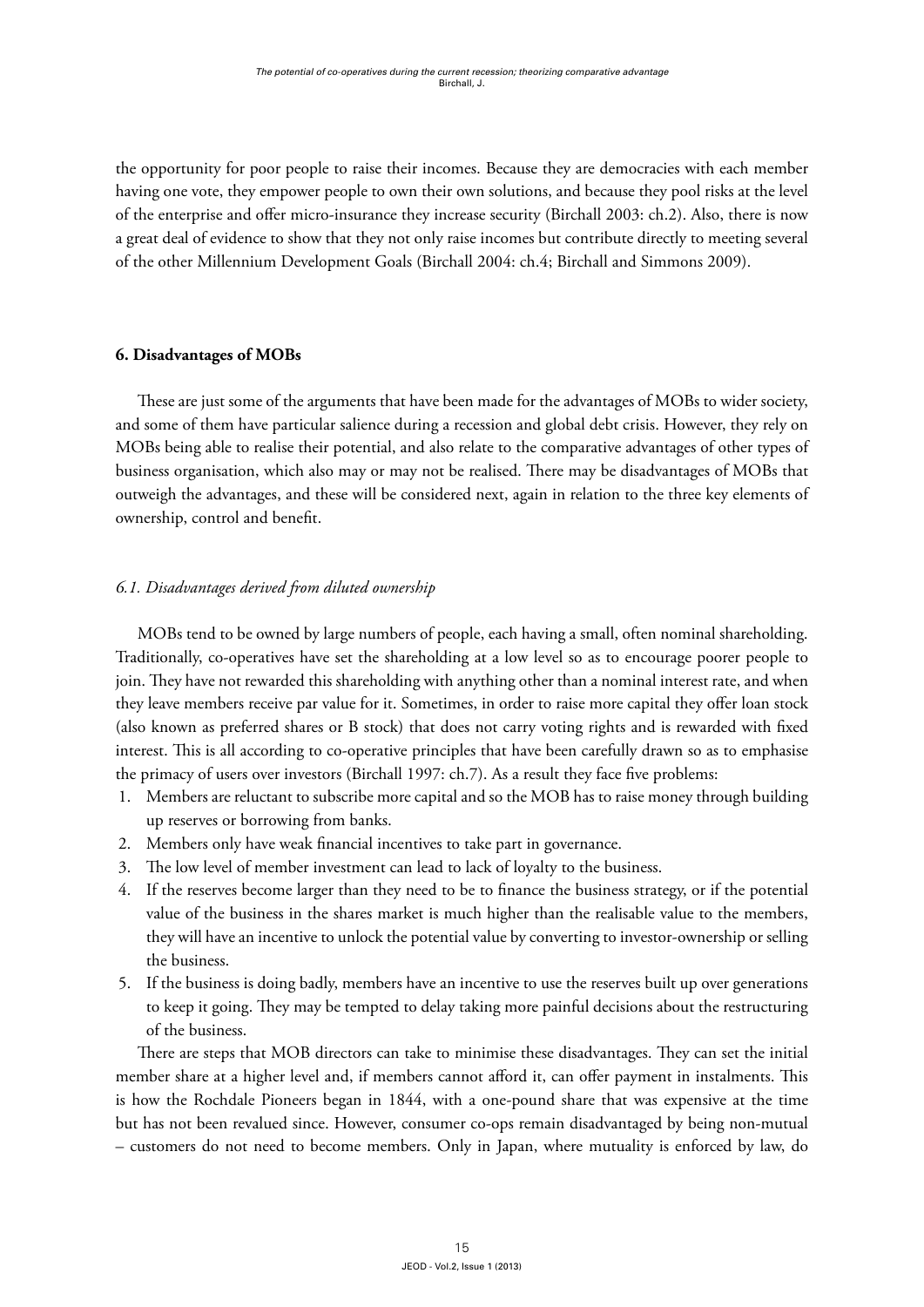customers have to buy a membership share, and here the cost is high – around £40 compared to the £1 charged in the UK.

Producer OBs are in a stronger position. They can distribute reserves to members in proportion to their use of the business by issuing preference shares, as some farmer co-ops are doing. They can insist that members buy more of these shares in proportion to their use of the business. For instance, Arla Foods (owned by Swedish and Danish farmers), in doing business with Scottish farmers, is tying them into the business through compulsory share purchases funded through a proportion of the milk payment (Birchall 2009). Producer OBs can issue new shares with extra voting rights attached, revalue shares annually according to some index of company value, or create internal share markets in which members can buy and sell to each other. Many farmer co-ops and employee-owned businesses are taking these steps, while some are creating companies on the stock market in which members can sell shares to outside investors, so that the MOB becomes a hybrid of a member-owned holding company and an investor-owned trading company (Chaddad and Cook 2004).

This aligning of company value with member shareholdings can cause its own problems. It has to be carefully managed to avoid sudden calls on capital when members retire from the business, and both farmer co-ops and worker co-ops are evolving rules that allow the process to be carefully managed. Employeeowned businesses that are majority worker-owned do not have this problem, as they allow workers to own as many shares as they like alongside outside investors in a free market. Some farmer OBs and retailer-OBs have also become IOBs but with members in a majority, and they also avoid this problem of restricted ownership, but at a danger of dilution of the advantages of being member-controlled.

#### *6.2. Disadvantages derived from lack of control by members*

A lack of member control may ultimately lead to the MOB becoming effectively non-owned. They can be captured by their managers or by their boards (or a combination of the two). These interest groups may then extract more than their fair share of the profits in salaries, bonuses, and perks, may take the opportunity to make life easier for themselves by working less hard, and so on. The result is lower organisational efficiency, higher prices for consumers and, in worker co-ops, lower salaries and bonuses for the workers.

Economists sometimes take a pessimistic approach that predicts that members will not participate, and so MOBs can be expected to fail. There is a well-known 'paradox of participation' that proposes that rational actors will not participate in collective action to achieve common goals (Olson 1965), but will 'free ride'. This paradox would apply to MOBs in a severe way, if not for empirical evidence that refutes the theory (it is better at predicting abstention than participation), and for theoretical developments that suggest that a much broader range of motivations affect members' decision whether or not to participate (Birchall, Mitchell and Smith 2012). A 'mutual incentives' theory developed by this author has been tested in consumer and housing co-operatives. It provides some evidence that suggests that members of MOBs are motivated by a range of individual and collective incentives, and that activists who compete for places in the governance structure place a high value on a sense of community, shared goals and shared values as well as on individualistic benefits (Birchall and Simmons 2004a). Nonetheless, there are plenty of examples of governance failures brought on by lack of member involvement. However, these point more to the lack of member education (and sometimes to a deliberate strategy among board members to deny members a say) than to a fundamental problem of motivation. Control by members may never become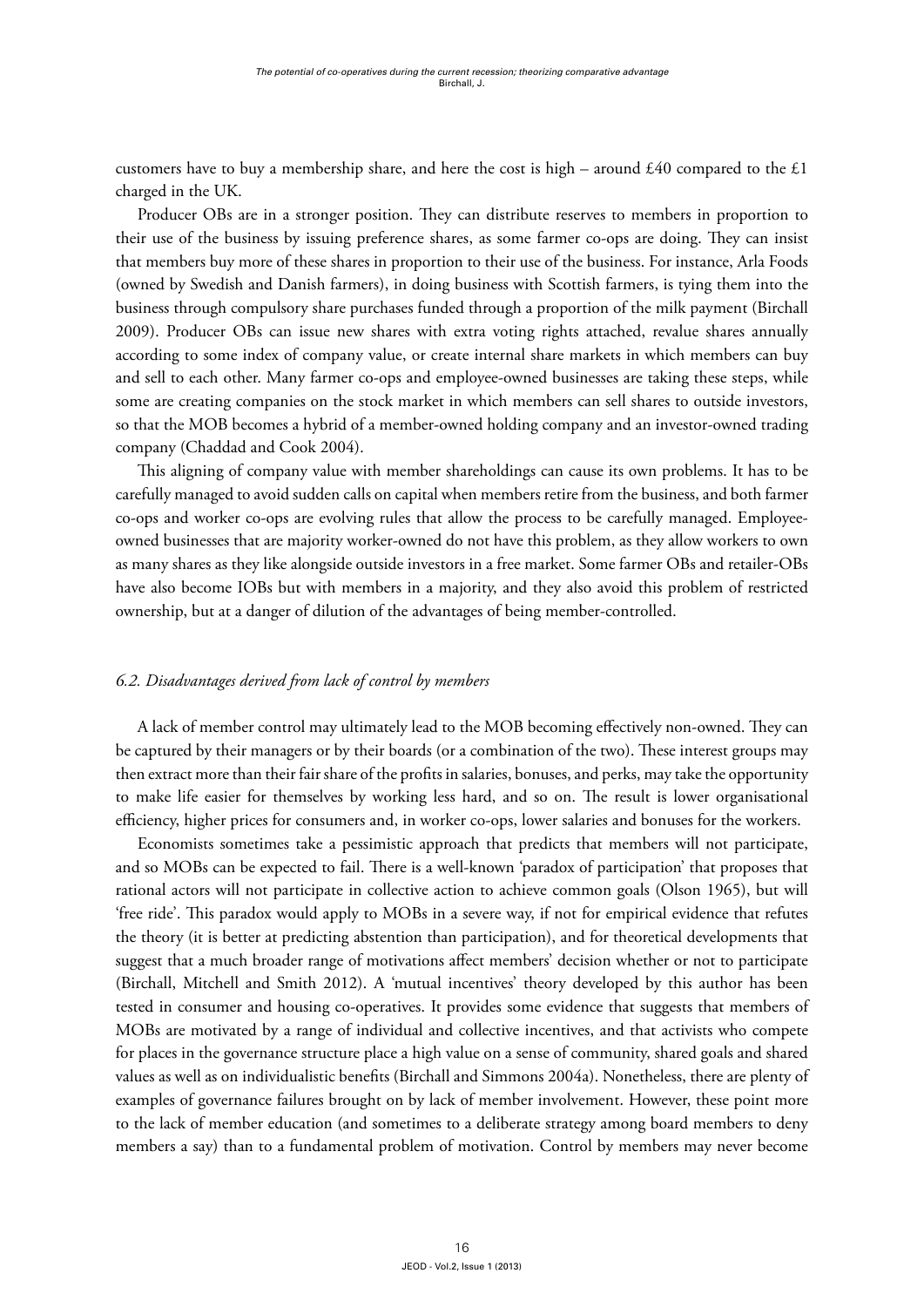a mass participation activity. Yet the conditions for effective control by members are not onerous; they demand merely that a small proportion of members interest themselves regularly in the governance of the business, a larger proportion intermittently, and a majority of members when things go wrong (Birchall and Simmons 2001).

# *6.3. Disadvantages derived from lack of benefits to members*

Under conditions of market failure the advantages of MOBs to their members tend to be obvious. However, if governments step in to regulate markets, or if markets that were failing have become more free (sometimes as a consequence of the action of MOBs, sometimes as a policy of economic liberalisation) then it will be difficult for MOBs to justify their existence against IOBs. This is what has happened to consumer co-operatives in Europe, which by the 1980s had lost much of their rationale (though in the UK they have to some extent reinvented themselves as champions of fair trade, bringing back a 'dividend' to members, and so on). Producer co-operatives have not suffered the drastic loss of purpose that occurred in consumer co-ops, but there has been a loosening of loyalty, with primary co-ops in many countries (as diverse as Canada and Tanzania) making alliances with private companies rather than staying with their traditional federal structures (Birchall 2010: ch.8). Similarly, in worker co-ops such as Mondragon there has been a pragmatic acceptance of the need to expand way beyond national borders if the benefits to members are to be protected. This has raised important questions concerning the ethics of a worker-controlled system 'exploiting' the labour of non-member employees in other countries (MacLeod and Reed 2009).

# **7. The comparative nature of advantage and disadvantage**

Advantages and disadvantages can be identified through theory and historical examples but they are always relative to the advantages and disadvantages of other types of ownership. In a relatively open market they translate into competitive advantage, but it all depends on what the competition is like. Here are four scenarios:

- a. there is no competition so the MOB survives even if it is not very well run;
- b. there is some competition but the MOB is strong enough to see it off (having got there first);
- c. there is strong competition but the market is relatively open and a MOB sector holds its own;
- d. there is intense competition and the MOB sector loses market share even though it has advantages;

In the current recession, competition may well increase, and so scenarios b, c and d are likely to apply. Sometimes governments have been put under pressure by the MOBs' competitors, and have discriminated against the MOB sector; the history of American fraternal societies is a good example (Beito 1990). Again, under the stresses of a long recession this kind of attack on member-ownership may be seen again.

Do other business types have advantages MOBs cannot match? IOBs have the ability to raise capital on the money markets through share issues. They can also incentivise managers and align their interests better with those of the business through bonus shares. The threat of takeover is a powerful incentive to good management that MOBs tend to avoid (when MOBs get into trouble they tend to merge with other MOBs). But there are big problems with IOBs because of their short-termism and need to reward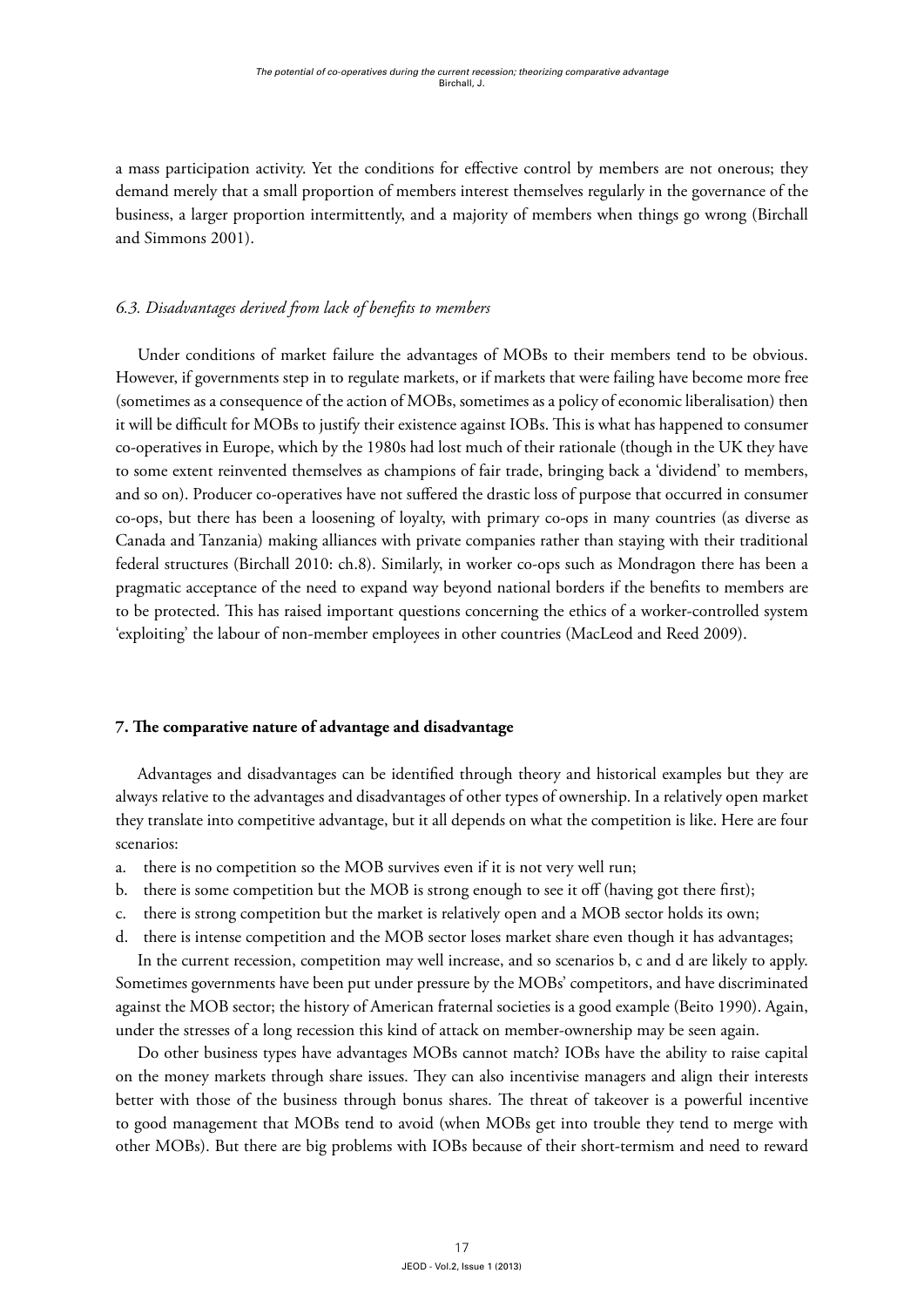shareholders and managers. These result in governance failure, risk-taking, disinvestment and all the problems of modern capitalism that have been starkly evidenced in the banking crisis of 2008. A few years ago, critics of the co-operative model were able to argue that these significant advantages of capitalism would lead to conversions and that there was now only 'one game in town'. Now, the advantages are seen as liabilities and the co-operative model is being examined more closely.

#### **8. Will the potential be realised?**

A theoretical understanding of the advantages and disadvantages only identifies potentials. Whether these will be realised depends on a combination of good leadership, effective management and good member relations. Here are a few signs of renewal that I have observed.

- a. There is a growing commitment to value-based leadership and management among existing memberowned businesses (e.g. US farmer-owned agri-businesses, consumer co-ops in UK, Spain and Italy).
- b. New ways are being found to connect up a large membership to the business, using the internet (Co-operative Group and Midcounties Co-op in the UK are leaders). A real co-operative culture is emerging.
- c. In agriculture, new types of collaboration with IOBs are creating hybrid forms of business ownership without co-op members losing control of the core business.
- d. The problem of how to trade transnationally is being solved by taking customers in other countries into membership (e.g. Arla Foods in Finland and UK, Eroski Co-op in Spain and France).
- e. Co-operative banks in Europe and credit unions in North America are being seen as a stabilising influence on the banking system.

One prediction that can be made with confidence is that the co-operative business model will get a great deal of attention. Some critics of the current crisis are beginning to recognise that if the potential of MOBs were realized we would quickly come to a new world economic order that is more stable, more trustworthy, more equitable, and driven not by profit but by the desire to meet people's needs. It would be a 'peoplecentred' rather than a money-centred economy. Behavioural scientists are demonstrating that it would not need a new form of human nature to emerge; it is in line with what we know about the human capacity to co-operate, based on 'strong reciprocity' (Fehr et al. 2003; Bowles and Gintis 2011; Birchall, Mitchell and Smith 2012). However, it is still all about survival in an ecology of competing business types. We cannot make the utopia happen just by envisaging it. Yet it is not just the co-operative itself, but the idea of cooperatives that is significant. The idea gives people something to hope for, to strive to bring into being – it creates a hopeful attitude. More than this, it provides a counter-narrative to global capitalism that anticapitalists need if they are to succeed in turning a reactive movement into something more proactive. In this sense, there is already a co-operative alternative to capitalism.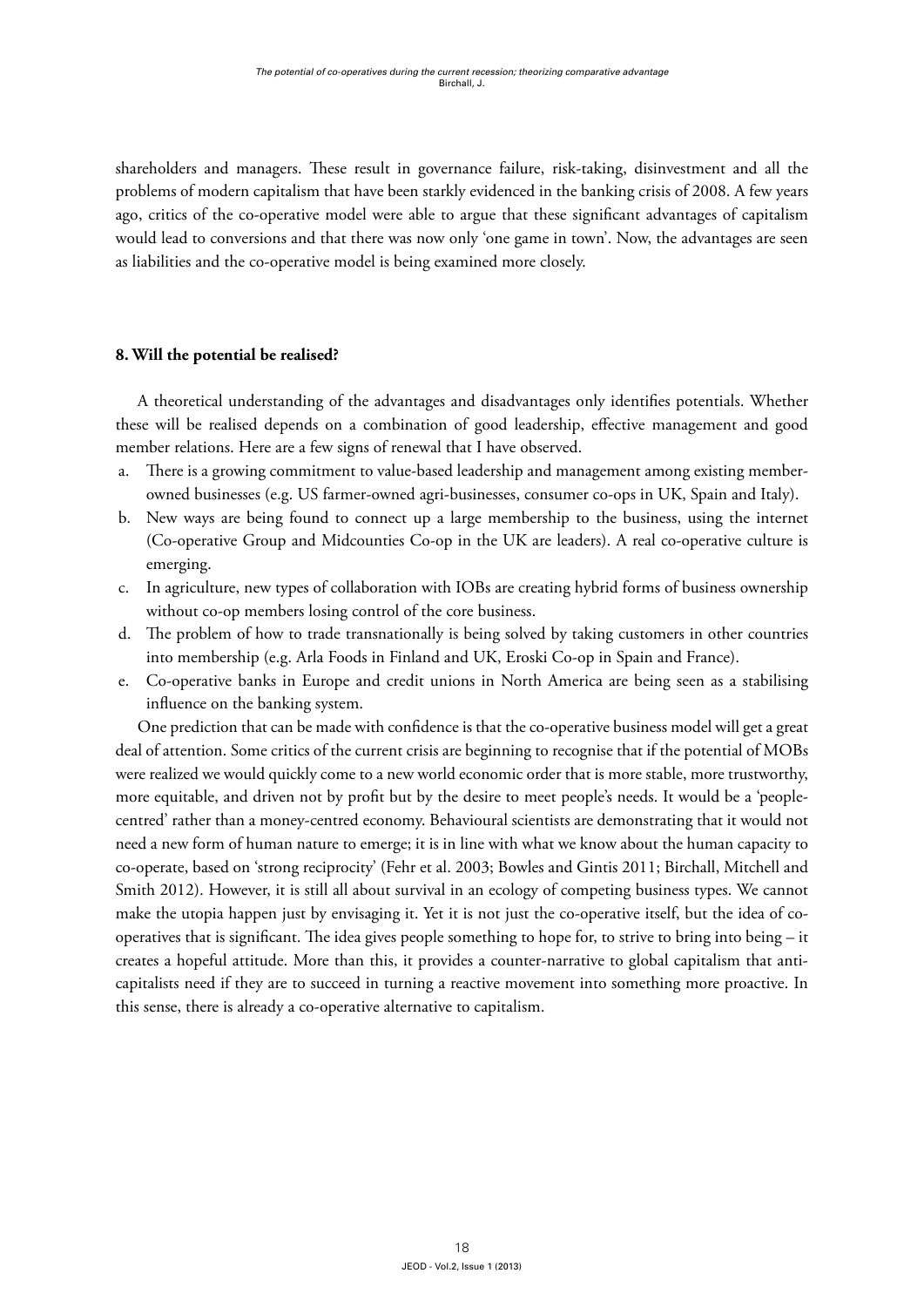# **References**

- Beito, D. (1990). Mutual aid for social welfare: the case of American fraternal societies. Critical Review 4(4), 709-736.
- Birchall, J. (1994). Co-op: the People's Business. Manchester: Manchester University Press.
- Birchall, J. (1997) The International Cooperative Movement. Manchester: Manchester University Press (Ed.)
- Birchall, J. (2001). The New Mutualism in Public Policy. London: Routledge.
- Birchall, J. (2003). Rediscovering the Co-operative Advantage: Poverty reduction through self-help. Geneva: ILO.
- Birchall, J. (2004). Co-operatives and the Millennium Development Goals. Geneva: ILO.
- Birchall, J. (2005). Business ethics and the Co-operative Bank. In Tsuzuki, C. (Ed.), The Emergence of Global Citizenship: Utopian Ideas, Co-operative Movements and the Third Sector. Tokyo: Robert Owen Association of Japan.
- Birchall, J. (2009). A comparative study of co-operatives in Scotland, Finland, Sweden and Switzerland. Glasgow: Co-operative Development Scotland.
- Birchall, J. (2010) People-centred Businesses: Co-operatives, Mutuals and the Idea of Membership. London: Palgrave Macmillan.<http://dx.doi.org/10.1057/9780230295292>
- Birchall, J. (2012). The comparative advantages of member-owned businesses. Review of Social Economy 70(3), 263-294.
- Birchall, J., Simmons, R. (2001). Member participation in mutuals: a theoretical model. In Birchall (Ed.), The New Mutualism in Public Policy. London: Routledge.
- Birchall, J., Simmons, R. (2004a) The involvement of members in the governance of large-scale cooperative and mutual businesses: a formative evaluation of the Co-operative Group. Review of Social Economy 42(4), 487-515. <http://dx.doi.org/10.1080/0034676042000296236>
- Birchall, J., Simmons, R. (2004b) What motivates members to participate in co-operative and mutual businesses: a theoretical model and some findings. Annals of Public and Co-operative Economics 75(3), 465-495.
- Birchall, J., Simmons, R. (2009) Co-operatives and Poverty Reduction: evidence from Sri Lanka and Tanzania, Manchester: Co-operative College.
- Birchall, J., Simmons, R. (2010) The co-operative reform process in Tanzania and Sri Lanka. Annals of Public and Co-operative Economics 81(3), 467-500. [http://dx.doi.org/10.1111/j.1467-](http://dx.doi.org/10.1111/j.1467-8292.2010.00418.x) [8292.2010.00418.x](http://dx.doi.org/10.1111/j.1467-8292.2010.00418.x)
- Birchall, J., Simmons, R. (2013a) Resilience in a Downturn: the power of financial co-operatives. Forthcoming Feb 2013. Geneva: International Labour Office.
- Birchall, J., Simmons, R. (2013b) Finance in an Age of Austerity: the power of customer-owned banks. Forthcoming April 2013. Cheltenham: Edward Elgar.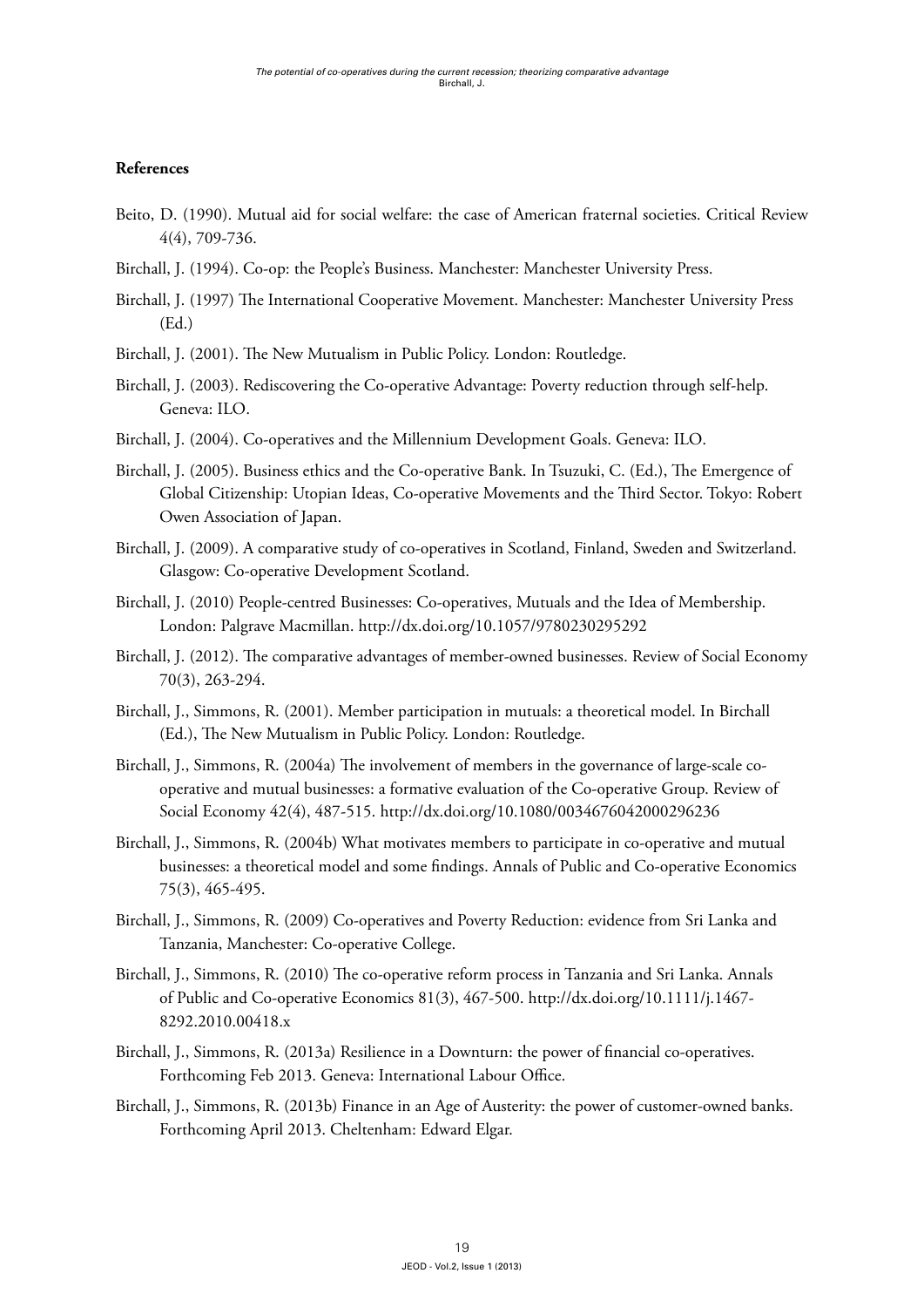- Birchall, J., Mayo, E., and Simon, G. (2011). Practical Tools for Defining Co-operatives. Co-operatives UK.
- Birchall, J., Hammond Ketilson, L. (2009). Resilience of the Co-operative Business Model in times of crisis. International Labour Organisation Responses to the Global Economic Crisis.
- Birchall, J., Mitchell, A. and Smith, P. (Forthcoming Feb 2012) Common Cause, Collective Action (provisional title). London: Consumer Focus.
- Bonin, J.P., Jones, D.C. and Putterman, L. (1993). Theoretical and empirical studies of producer cooperatives: will ever the twain meet? Journal of Economic Literature 31(3), 1290-1320.
- Bowles, S., Gintis, H. (2011). A Co-operative Species: Human reciprocity and its evolution. Princeton University Press.
- Burdin, G., Dean, A. 2009. New evidence on wages and employment in worker cooperatives compared with capitalist firms. Journal of Comparative Economics 37(4), 517-33. [http://dx.doi.org/10.1016/j.](http://dx.doi.org/10.1016/j.jce.2009.08.001) [jce.2009.08.001](http://dx.doi.org/10.1016/j.jce.2009.08.001)
- Cable, V. (2009). The Storm: the world economic crisis and what it means. London: Atlantic.
- Chaddad, F., Cook, M. (2004). Understanding new cooperative models: an ownership-control rights typology. Review of Agricultural Economics 26(3), 348-360. [http://dx.doi.org/10.1111/j.1467-](http://dx.doi.org/10.1111/j.1467-9353.2004.00184.x) [9353.2004.00184.x](http://dx.doi.org/10.1111/j.1467-9353.2004.00184.x)
- Cole, G.D.H. (1944). A Century of Co-operation. London: George Allen and Unwin.
- Craig, B., Pencavel, J. (1992). The behaviour of worker cooperatives, the plywood companies of the Pacific North-East. American Economic Review 82(5), 1083-105.
- Craig, B., Pencavel, J. (1994). The empirical performance of orthodox models of the firm: Conventional firms and worker cooperatives. The Journal of Political Economy 102(4), 718-44. [http://dx.doi.](http://dx.doi.org/10.1086/261952) [org/10.1086/261952](http://dx.doi.org/10.1086/261952)
- Fay, C.R. (1938). Co-operation at Home and Abroad (fourth edition in two volumes), London: PS King.
- Fehr, E., Fischbacher, U., Gachter, S. (2002). Strong reciprocity, human co-operation and the enforcement of social norms. Human Nature 13, 1-25. <http://dx.doi.org/10.1007/s12110-002-1012-7>
- Fulton, M., Larson, K. (2009). Overconfidence and hubris: the demise of agricultural co-operatives in Western Canada. Journal of Rural Co-operation 37(2), 166-200.
- Hannan, M., Freeman, J. (1989). Organisational Ecology. Cambridge Mass: Harvard University Press
- Hansmann, H. (1996). The Ownership of Enterpris. Harvard: Harvard University Press.
- Holyoake, G.J. (1907 3rd ed). Self-help by the People: the History of the Rochdale Pioneers. London: Swan Sonnenschein.
- Howarth, M. (2007). Worker Co-operatives and the Phenomenon of Empresas Recuperadas in Argentin., Manchester: Co-operative College.
- Kurimoto (2010). Toward Contemporary Co-operative Studies: Perspectives from Japan's Consumer Coops. Tokyo: Consumer Co-operative Institute of Japan.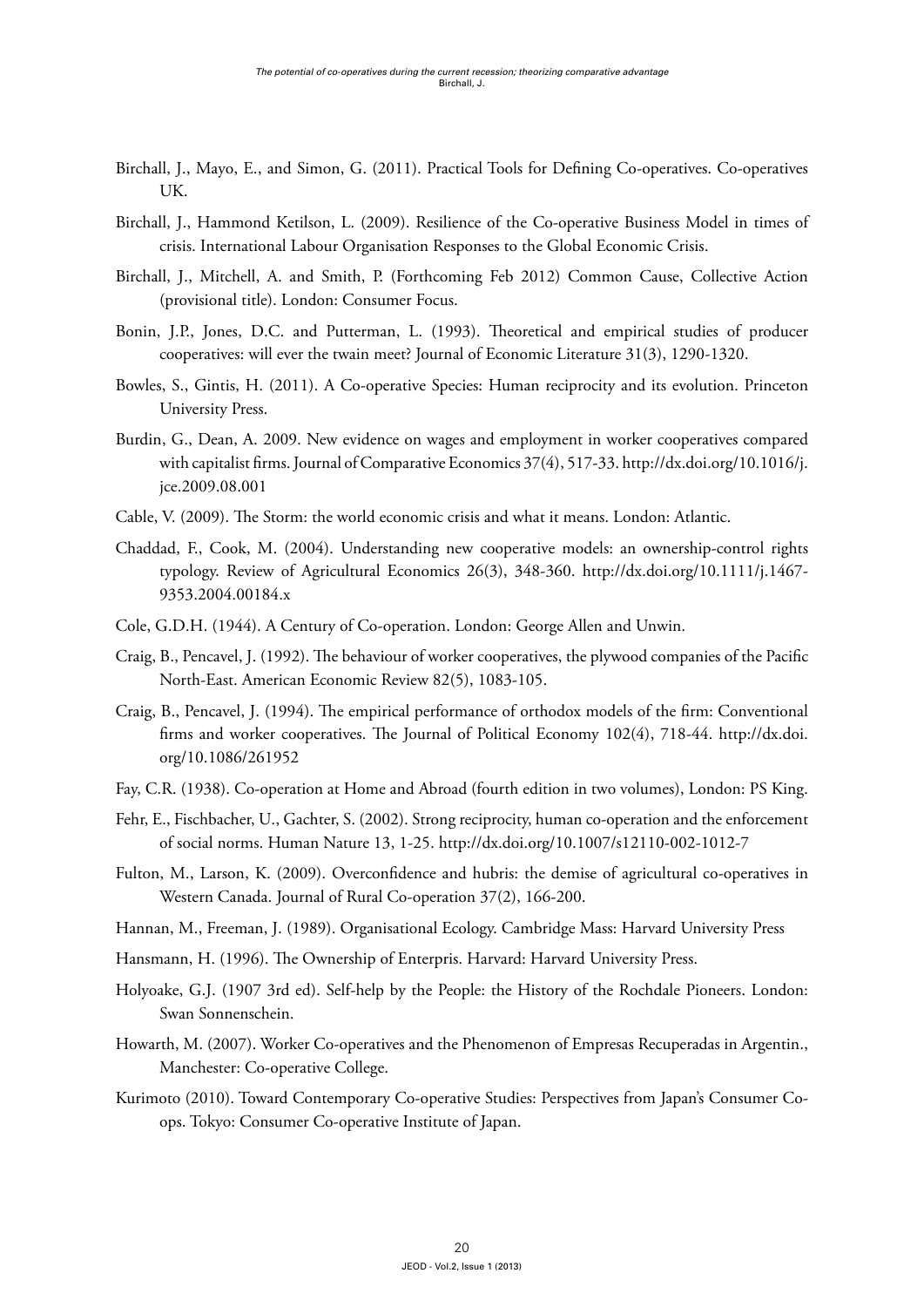- Llewellyn, Drake (2001). The economics of mutuality. In Birchall (Ed.), The New Mutualism in Public Policy. London: Routledge.
- Mabbett (2001). Mutuality in insurance and social security. In Birchall (Ed.), The New Mutualism in Public Policy. London: Routledge.
- MacLeod, G., Reed, D. (2009). Mondragon's response to the challenges of globalisation. In Reed, D. and McMurtry, J. (Eds.), Co-operatives in a Global Economy. Newcastle upon Tyne: Cambridge Scholars.
- Mathews (2001). Mutuals in regional economic development. In Birchall (Ed.), The New Mutualism in Public Policy. London: Routledge.
- Oakeshott, R. (1978). The Case for Workers' Co-ops. London: Routledge and Kegan Paul.
- Overseas Co-operative Development Council (2007) Co-operatives: pathways to economic, democratic and social development in the global economy. Accessed from [www.coopdevelopmentcentre.coop](http://www.coopdevelopmentcentre.coop)  on 4.4.10.
- Olson, M. (1971). The Logic of Collective Action. Cambridge Mass: Harvard University Press.
- Shah, T. (1996). Catalysing Co-operation: design of self-governing organisations. New Delhi: Sage.
- Smith, S., Ross, C. (2006). Organising out of Poverty: how the Syndicoop approach has worked in East Africa. Manchester: Co-operative College.
- Woolf, H. (1910). People's Banks: a record of social and economic success. London: PS King.

World Bank (2009). Finance for All. Washington.